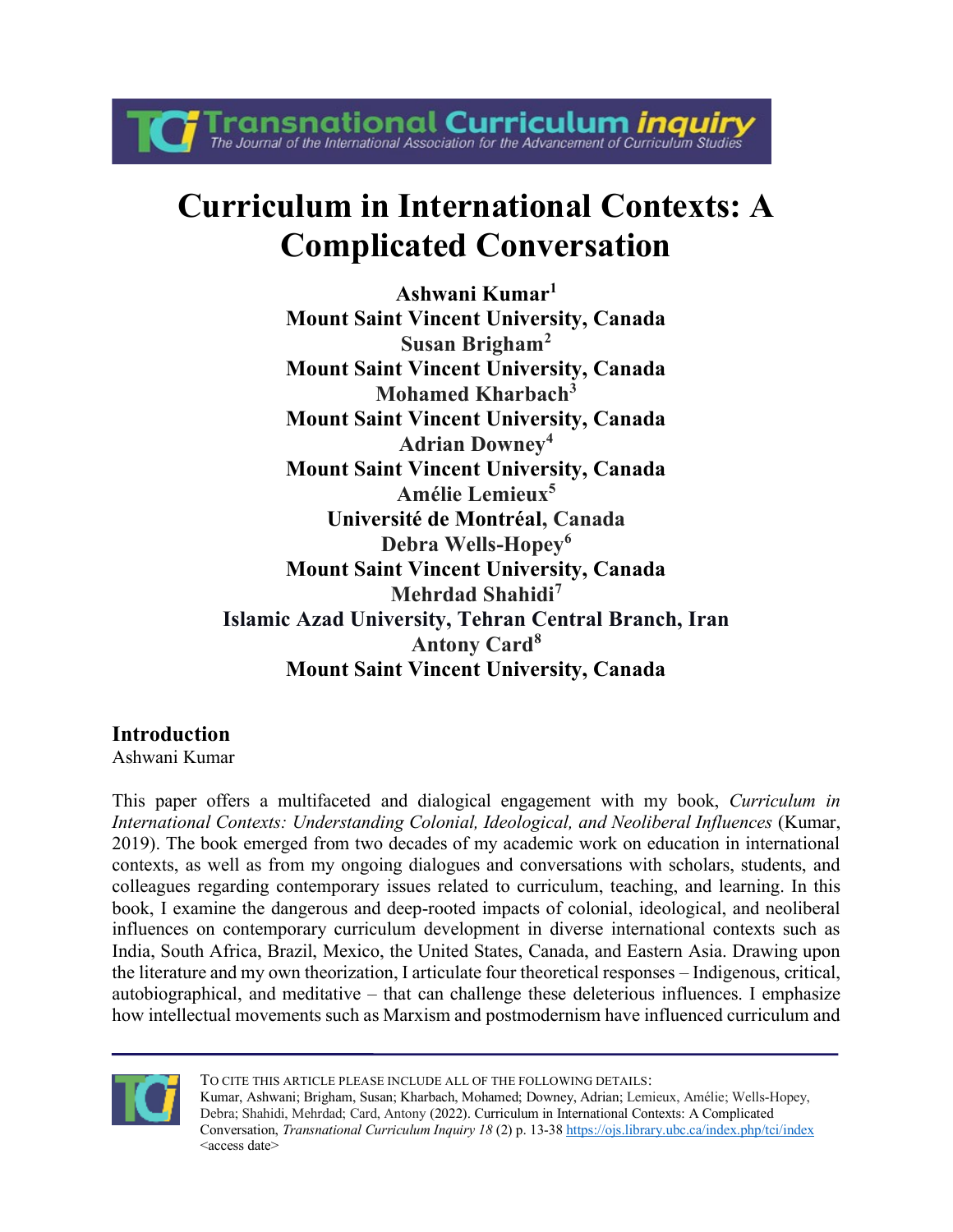teaching in varied political and economic locales. Given its focus on the unique and diverse conceptualizations of curriculum, *Curriculum in International Contexts* contributes to the internationalization of curriculum studies as a field of scholarly inquiry (Pinar, 2010, 2011a, 2011b, 2014a, 2014b 2015).

This paper provides an avenue to continue the dialogue and to extend the complicated conversation (Pinar, 2012) around the internationalization of curriculum studies (Pinar, 2014a) with particular attention to the insidious influences on curriculum (e.g., colonialism and neoliberalism) discussed in the text and the enduring and evolving educational theories, concepts, and practices that can challenge these influences. In this paper, I have invited a group of seven scholars to share their thoughts on the book. This is a very diverse group in terms of their focus of research and theory as well as their stages of academic career. These diverse scholars engage with the text from a variety of perspectives including post-human, postmodern, Black feminist, critical discursive, and critical theory to deepen the responses to the colonial, ideological, and neoliberal influences on curriculum development.

This is a unique paper as it has emerged from the four symposia that I organized to have a dialogue about the ideas that I shared in this book. This paper is an example of how dialogical meditative inquiry (DMI) – a contemplative research methodology that I have developed to conduct subjective and intersubjective qualitative research (Kumar, 2022; Kumar & Downey, 2018, 2019) – can be useful in deepening the academic conversation. DMI implies an existential and meditative engagement between or among participants to inquire into the subject matter that interest them. It demands the capacity to listen holistically, a respectful disposition towards others, and a deep desire to inquire and understand the profound meanings of phenomena, concepts, and experiences that we encounter in our life. In this instance, DMI facilitated a deeper engagement with my book under discussion.

While I was preparing the manuscript of this book, I took help from four research assistants – four of them were doctoral students at Mount Saint Vincent University (MSVU), and one was then a doctoral student at University of New Brunswick. Each of these students expressed a deep interest in the contents of the book and especially in the idea of meditative inquiry – four of them are contributors to this paper. Inspired by their interest and my prior work on the notion of dialogue as a way of exploration and research, I organized a symposium on the pre-published manuscript of the book and invited these five doctoral students to have a conversation with me in November 2018 as part of the Faculty of Education Colloquium Series (Kumar et al., 2018). At the symposium, I was moved by their thoughtful reflections on my ideas and appreciated their serious engagement with my work. I particularly enjoyed responding to their questions on the book – I found the questions to be thought-provoking and stimulating. After the symposium, I asked if they would want to write a paper with me where they will share their reflections on my book and raise questions to which I will respond. They agreed.

The book was published in 2019, and thanks to the Aids to Scholarly Publication Grant from MSVU and support from Dean of Education, Antony Card, I organized another symposium on this book with two faculty members (who are also contributors to this paper) and one high schoolteacher. This time the symposium was open to the entire MSVU community and the public. I organized this symposium during one of my BEd Holistic Teaching and Learning course classes as students really appreciated attending the symposium that I planned for my previous book, *Curriculum as Meditative Inquiry*, in 2013 (Kumar et al., 2013). The second symposium on the book was very well-attended and was video recorded (Kumar et al., 2019). I was again touched by

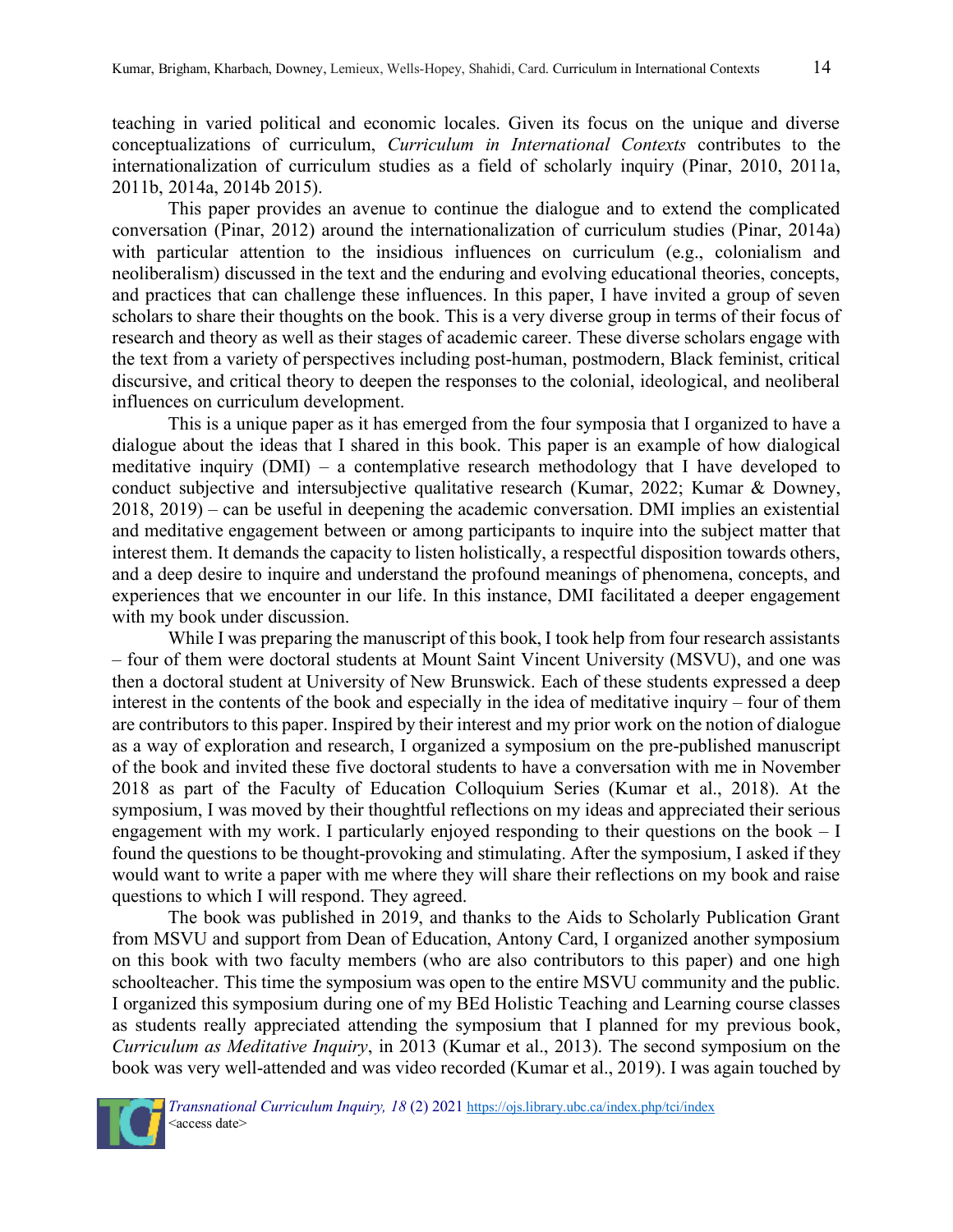the seriousness with which each panellist studied my work and shared their reflections on it. The dialogue that happened with the whole group was particularly very engaging. We all loved hearing pre-service teachers' responses to the text and panelists' comments as well as engaging with their intriguing questions. After this panel, I invited the panellists to be contributors to the paper that I had been working on with the PhD students.

I submitted a proposal for the third symposium on this book to the Canadian Association for Curriculum Studies annual conference (May-June 2020) at the University of Western Ontario to share the ideas with a wider audience. A group of panellists from the previous two symposia were able to participate in this submission, and Sean Wiebe kindly agreed to be the chair and discussant for this session. While the proposal received very positive reviews and all the panellists were excited to share their thoughts and ideas at the symposium, the conference was cancelled due to COVID-19. However, an abstract of the symposium was published by the *Journal of the Canadian Association for Curriculum Studies* (Kumar et al., 2020). I submitted a revised proposal for another symposium on this book to the annual conference of the Comparative and International Education Society of Canada (CIESC May-June 2021). The session was well attended, and we had a robust discussion on the key themes of the book.

This paper showcases the thoughts of those panellists in the symposia described above who were interested in contributing to this paper. Each contributor articulated their thoughts on my book independently to maintain the uniqueness of their perspective and posed their questions regarding the contents of the book. I read each reflection gratefully and carefully and then shared my responses to the questions from each contributor. Finally, all the reflections on the book and my responses were read by Antony Card – who was present in the audience for the two symposia and who actively participated in the discussions on the book. Antony was also a panellist at the CIESC symposium. In the discussion and conclusion section of this paper, Antony shares his thoughts on the book, on the reflections shared and questions raised regarding the book by each contributor, my responses to each contributor's questions, and the dialogical meditative inquiry process that we adopted to put together this paper.

I am deeply grateful to each contributor for the thoughtfulness and the dedication with which they have engaged with me in this complicated conversation; this paper would not have been possible without their contributions. The textual dialogical meditative inquiry was as stimulating and intriguing as the face-to-face communication during the symposia. I hope the readers enjoy and benefit from the following reflections and discussions regarding the colonial, ideological, and neoliberal influences on curriculum internationally and the ways we can challenge them in our own unique political, economic, geographical, cultural, and educational contexts.

#### **Resistance Through Black Feminism, Africentricity, and Anti-colonialism** Susan M. Brigham

In this section, I reflect on Ashwani Kumar's book *Curriculum in International Contexts: Understanding Colonial, Ideological, and Neoliberal Influences* (2019), responding to the ways it resonates with my own work, theory-building, and teaching/learning experiences. Drawing on my understanding of Black feminism, Africentricity, and anti-colonialism, I highlight the ways in which Kumar focuses on the power of curriculum and the power invested in curriculum. I discuss the South African context (which is Chapter 2 of Kumar's book) by reflecting on my observations

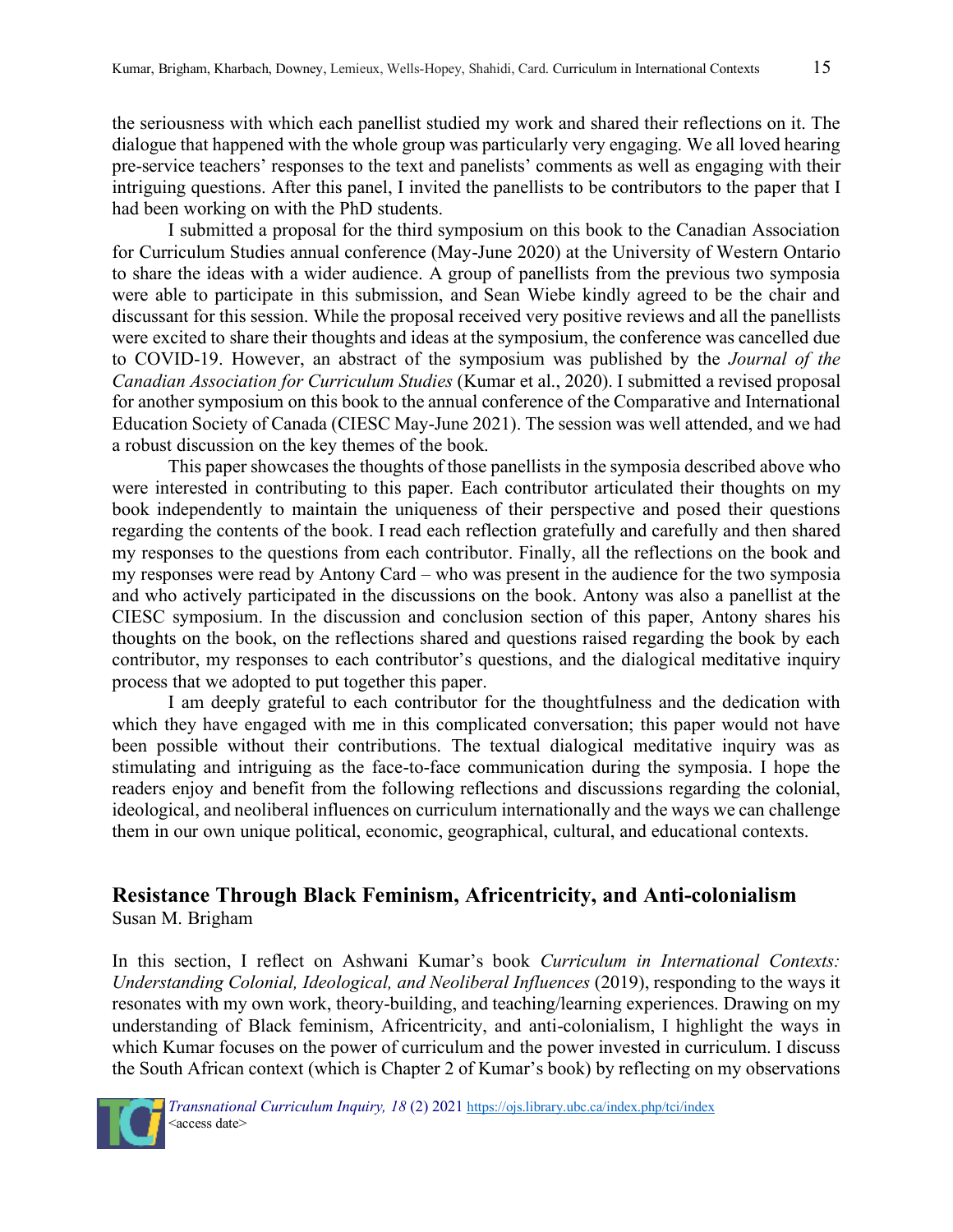visiting that country over the past 10 years and the key concerns raised through a historical analysis of the colonial and the apartheid processes. I conclude with some suggestions for change that resonate with Kumar's.

[The subject of geography] opened my mind to the world of concepts, insights, and perceptions, which allowed me to study and understand how human beings across the globe have come to relate with and connect with nature, and how this interaction has brought about a diverse, unique, and rich cultural heritage around the globe. (Kumar, 2019, p. 2)

While Kumar is referring to geography, these words can describe what I believe we all hope to gain through education: "opening minds to concepts, insights, and perceptions;" "relating with and connecting with nature;" and understanding "diverse, unique, and rich cultural heritage around the globe". Unfortunately, when looking around the world, including here in Canada, we must acknowledge that there has been in our educational systems a narrowing, not a broadening of understandings. In other words, there has been an opening of minds to selective concepts, insights, and perceptions; developing an understanding of how selective human beings connect with nature and advancing an understanding of selective cultural heritages. How and why does this happen? The hegemony of colonialism, Eurocentricity, White Supremacy, patriarchy, and elitism allow the persistence of inequities. Inequity becomes a habit. Hierarchies of power and privilege have been reproduced in family households, in everyday practices, social relations, and in institutional and state policies. As a feminist, I draw on feminist theory to give me the critical insight into mechanisms of power, and to analyze how gender influences people's expectations, roles, and identities. Black feminist thought helps bring into focus the intersectionalities (Crenshaw, 1989) of race, sex, sexualities, class, ethnicity, age, ability, and nation and how intersecting systemic barriers collude to disempower some individuals, communities, and groups while empowering others. As an educator, I try to be attentive to the subtle and not so subtle forms of educational institutional power.

Kumar offers a critical site to begin an analysis of education – the curriculum, which he defines as: "a concept, a document, or a lived experience" (p. 7). I agree with the importance of this centre of analysis and the need to understand how curriculum is

controlled, shaped, and influenced by: the culture in which it is situated, political and religious ideologies that have sway over it, the market to which it intends to or is expected to cater, and the teachers and the students who interpret and engage with it and create it in their everyday lived contexts. (p. 7).

Curriculum is the boss text that gets reified and over time harder to loosen and flex. Essentially, the formalized school systems' Eurocentric, patriarchal, racist, and exclusionary curriculum that colonialists imposed on people in countries around the world is maintained in contemporary times. The curriculum may appear less obviously racist, sexist, and classist and perhaps there has been some inclusion of certain concepts and theories, and perhaps additions of a few more historical perspectives but the essential core stubbornly remains. For example, in Nova Scotia some high school students may have the option of taking Mi'kmaw Studies 11 or African Canadian Studies 11, but these are electives and may not be offered in all schools or in both English and French, which means a child in Nova Scotia can go through 13 years of schooling without taking such a course. Moreover, even if a student was able to take one of those courses, they may have a teacher who has no deep understanding of the course content (Benjamin, 2014). Additionally, such a course could really only provide a "snippet" of culture and history (Benjamin, 2014, p. 222). The message is clear – that these two studies are not sufficiently relevant or valid to be centred in the



 *Transnational Curriculum Inquiry, 18* (2) 2021 [https://ojs.library.ubc.ca/index.php/tci/index](about:blank)  <access date>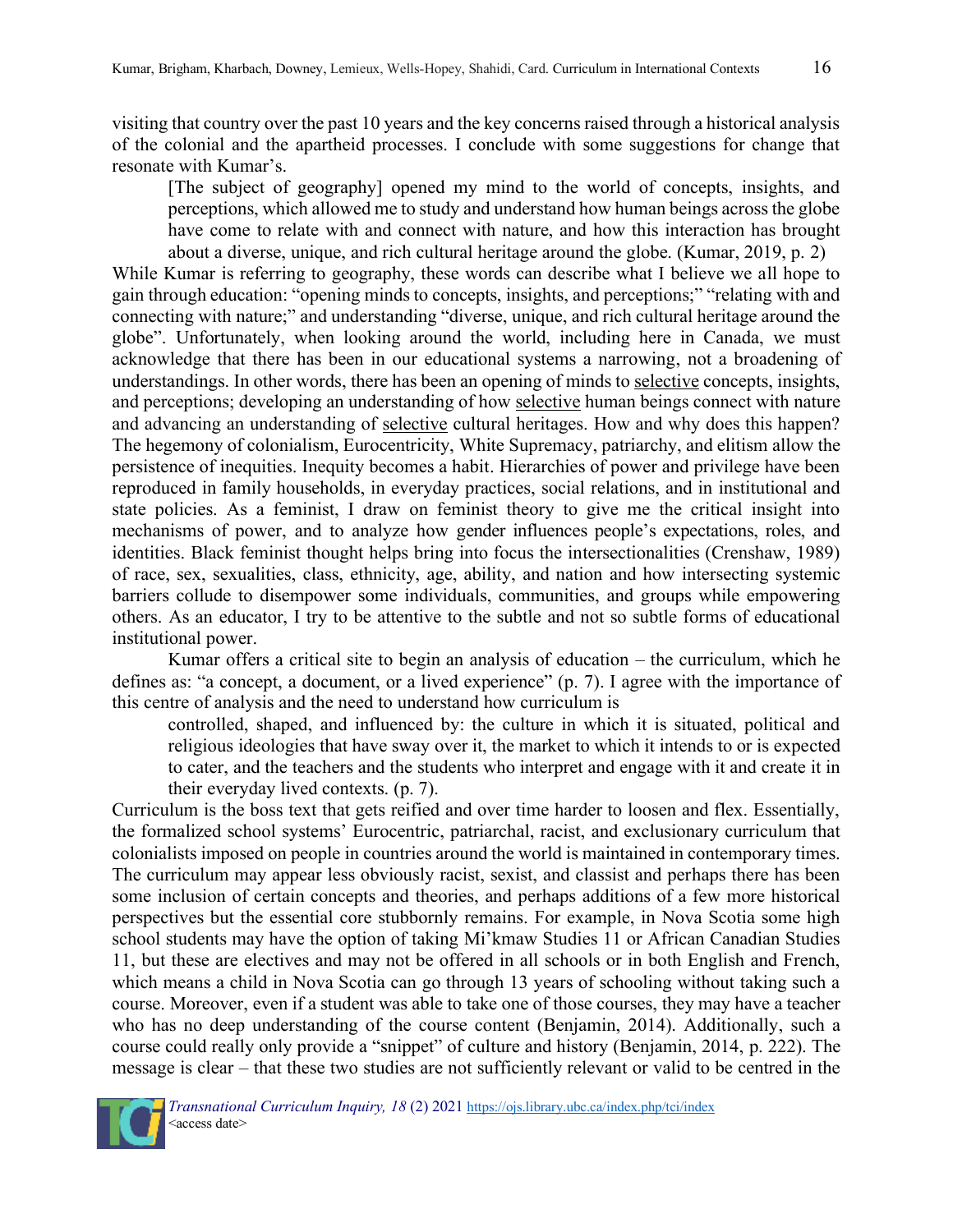curriculum; they belong on the margins. Yet, not all students, their families and communities passively accept this message. Hence, I would add that in addition to Kumar's call to understanding the power of curriculum we must also strive to understand how students and their families actively resist, challenge, thwart, and defy curriculum. An example of this is the Indigenous communities around the world who for centuries have been raising awareness of the ways in which colonial formal curriculum has resulted in epistemic violence and cultural genocide, where colonizers (through state and church) have actively, physically, and ideologically used curriculum to subjugate, control, dominate, and repress Indigenous populations.

In Canada, residential schools were designed to "take the Indian out of the Indian" (Benjamin, 2014, p. viii). Using terrorism and dehumanizing the Indigenous peoples and dismissing their knowledge of "math, astronomy, physics, biology, and chemistry," fishing, trapping, hunting, gathering, as well as "their practice of medicine" (p. 5) has had lasting generational impacts on Indigenous learners. These communities have been demanding control over their own schools and pushing for curriculum changes for years (Archibald, 1995; Assembly of First Nations, 1988). Recently the Truth and Reconciliation Commission of Canada (TRCC) (2015) further amplified the voices of Indigenous peoples in the calls to action. One call for action titled "Education for reconciliation 62(i)" refers to curriculum. It says:

We call upon the federal, provincial, and territorial governments, in consultation and collaboration with Survivors, Aboriginal peoples, and educators, to… [m]ake ageappropriate curriculum on residential schools, Treaties, and Aboriginal peoples' historical and contemporary contributions to Canada a mandatory education requirement for Kindergarten to Grade Twelve students. (p. 7, TRCC, 2015)

The call for action is now 5 years old and the change in curriculum is moving at a snail's pace. To see the change there needs to be a political will; a deeper understanding of Indigenous ways of knowing and being; an openness to learning from Indigenous groups; and a removal of the blinders of racism, White supremacy, and Eurocentricity.

In Chapter 2 Kumar focuses on South Africa where educational reform has been underway also at a slow pace. The chapter discusses the impact of colonialism that involved Christian churches and the racist apartheid system that assumed some people are naturally superior to others and some people are sufficiently human to be considered citizens under law while others are not. Kumar examines the "extraordinarily complicated and painstaking process" (Kumar, 2019, p. 43) of educational reform and some of the most significant complications that stand in the way of "creating the ground for a relevant and purposeful education for South African children" (p. 43). Once the anti-apartheid movement was successful and a hard-won post-apartheid constitution was ratified in 1994 there were great expectations for positive change, equality, and democracy, but thirty-six years later these great expectations have yet to come to fruition.

I have been traveling to South Africa over the past 10 years, and have had opportunities to visit schools and universities, chat with students, parents, teachers, community workers, professors, and administrators and observe the residue of the old oppressive system. For example, I gave a talk at a university in Cape Town on critical race theory and was surprised by how the campus populations was entirely Black and Brown. I thought all universities had opened their doors to all of the (superficially racially designated) groups. I came to understand that while they do open their doors in theory and policy, there is still a reluctance for transformation. Some campuses still hold more prestige compared to others. According to the Black and white professors I spoke with, there is an apparent reluctance for some professors to move to a new campus, and

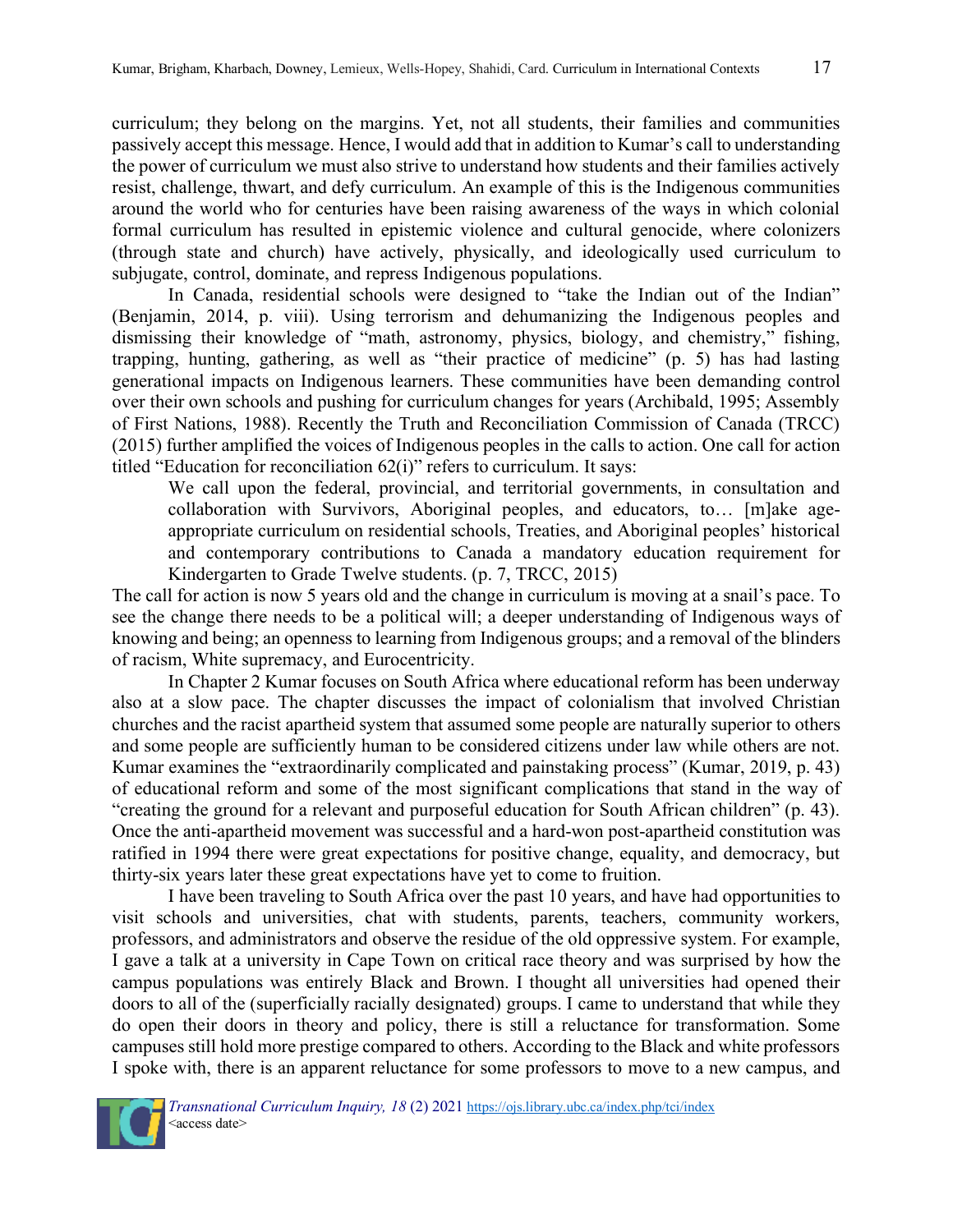students likewise may choose their campus based in part on the ethos of the university and which universities have professors who look like them and can relate to them.

When I visited a school in the Cape Flats District in Cape Town, I began to understand the level of violence people in the community of all ages are exposed to and caught up in.

This district constitutes large housing projects in Cape Town built previously under apartheid for so-called 'Coloured' communities …characterised by concentrated poverty, and high levels of substance abuse, violence, crime, and gangsterism (Loots, 2005; Okecha, 2011, cited in Khan, 2013, p.4)

An ex-gang member brought a group of us from a conference to visit a school situated amid rival gangs called the Americans, Hard Livings, Fancy Boys, Dixie Boys and others that fight to control the drug trade of 'tic' (crystal meth) and other drugs. In the Cape Flats district, "systemic violence stems primarily from gang involvement as well as sharing the markets in the substance industry, resulting in rivalry for territory and clients" (Khan, 2013, p.i). Our guide pointed out the community swimming pool, library, and playground that are each under the control of a different gang. He also pointed out the men on every corner who patrolled the gangs' borders. For the residents, avoiding gang members and gang involvement is impossible. The schoolchildren dressed in coats and woolen hats in the unheated classrooms (for it was June and a cold winter day) were excited to see us and shared with us their hopes and dreams of the future about becoming a math teacher, an engineer, a nurse, and so on. According to the teachers and community workers, most of these students are suffering post-traumatic stress syndrome; traumatized by the violence around them, including the murder the night before we arrived of a teacher from the school. In a six-month period, nearly 2000 people were killed in violent crimes, most caught in the crossfire of rival gangs. On many occasions, the police call in support from the South African National Defense Force (SABC News, 2019). Khan (2013), who interviewed youth in the Cape Flats District, supports the teachers and community workers' observations. Khan's participants reported that "being subjected to violence results in post-traumatic stress symptoms, impaired psychological functioning, and maladjustment" as well as feeling anxious for younger children living with violence in the community (p. 48). Our guide explained that gangs recruit children who are showing academic promise, which may make striving for schooling success a dreaded endeavour. While wealthy tourist areas are walking distance from the Cape Flats, there seems to be no escape from the area. Indeed Robins (2000, p. 412) describes the Cape Flat residents as being "trapped in dangerous spaces". The situation in the Cape Flats District is a result of the apartheid system; while apartheid is over, its influence continues.

In contexts like these, one may wonder about the hope for change and the role of education. Yet, Kumar ends the chapter with a ray of optimism for the

South African curriculum theorists [who] have been making commendable efforts towards creating the ground for a relevant and purposeful education for South African children by critiquing the instrumentalist, colonial, and discriminatory nature of the curriculum reforms and by emphasizing the significance of Indigenous cultures, egalitarian ethos, democratic education, and contextual pedagogy. (p. 43)

In addition to creating, analyzing, and reforming the curriculum for children we need to do the same for adult education curriculum including the nonformal and formal curriculum. Moreover, it is vital to simultaneously examine pedagogy, for there is hope in the subjugated and subversive pedagogies that have the potential to "liberate minds, ideas, and practices" (Dei, 2019, p. 21). Africentric and Indigenous pedagogies have been denigrated over time rendering Indigenous and

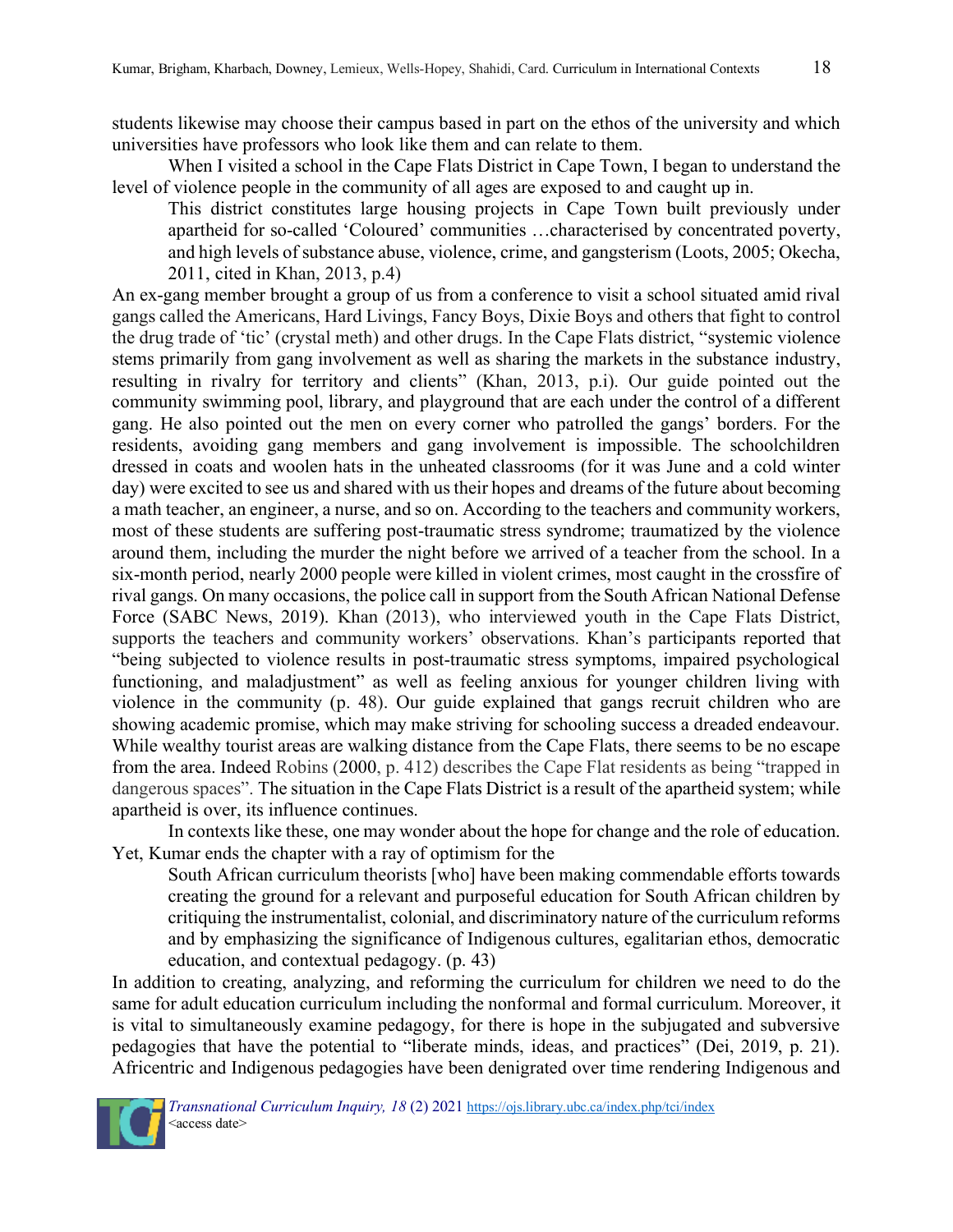African peoples, their living legacies, and epistemologies as inferior, primitive, and barbaric. African-centred pedagogy legitimizes African knowledge; strengthens ties with community and promotes community service; encourages positive relationship building; "imparts a world view that idealizes a positive, self-sufficient future for one's people without denying the self-worth and right to self-determination of others"; and stimulates critical consciousness (Lynn, 2005, p. 134). It reflects Ubuntu relational philosophy *I am because you are*, which derives its power from spiritual connection to all relations with love at the centre of our interconnectedness (Mucina, 2019). To practice Ubuntu is to reclaim and centre Indigenous knowledge in decolonizing efforts (Mucina, 2019).

To conclude this section, I, like Kumar, see hope for change in the education system, within and beyond schools, in curriculum and in pedagogy for the youth and for adults, as well as in other state supported systems (justice, health, migration, and so on). This requires dreaming big. "We must have a vision of the educational future we want in order for us to strive for it. … The whole idea of educational futurity is to be able to dream new ways of schooling and education… Dreaming must be a 'metaphor for resistance' anchored in the anti-colonial realm of spiritual resurgence" (Dei, 2019, p. 22).

### **Questions & Answers**

**Susan Brigham:** What is the link between meditative inquiry and spirituality?

**Ashwani Kumar:** That is a great question. In my view, meditative inquiry and spirituality are very intimately connected. To me, being spiritual implies understanding oneself and one's relationships to other people and nature deeply. Meditative inquiry is an existential process of becoming aware of oneself and one's relationships in day-to-day living. It allows one to connect with oneself and others and nature at a deeper level and brings about a sense of compassion, care, creativity, and wholeness within oneself and in one's relationships, all of which I consider to be spiritual qualities.

**Susan Brigham:** Change seems to come about in slow motion, which frustrates those who are living in oppressive violent circumstances. Can you comment on the importance of the notion of time for transformation and meditative inquiry?

**Ashwani Kumar:** It seems that oppression and violent circumstances that you speak of, Susie, have always existed in human history but their contexts, locales, and manifestations may differ. The oppression, I feel, exists because there is no real sensitivity to the insight that when I hurt others, I hurt myself; when I hurt other cultures, I hurt my own culture; and when I hurt other nations, I hurt my own nation. Because of our divisive conditioning and self-centeredness, many of us have been unable to see that we are all very deeply connected despite the geo-cultural variations. If we see this, then the root of oppression, which is the division among human beings due to one factor or the other, will end in our hearts. And if we are not oppressive within, we cannot be oppressive outside because we will realize that hurting one is hurting all. If one is really earnest, this realization can happen instantly. However, we do not have this realization at our very core because we are not very earnest in going through inner change. In the absence of this realization, we approach oppression outwardly and structurally through laws and policies, which can only slowly bring about a modification of oppression rather than a real change in the heart of

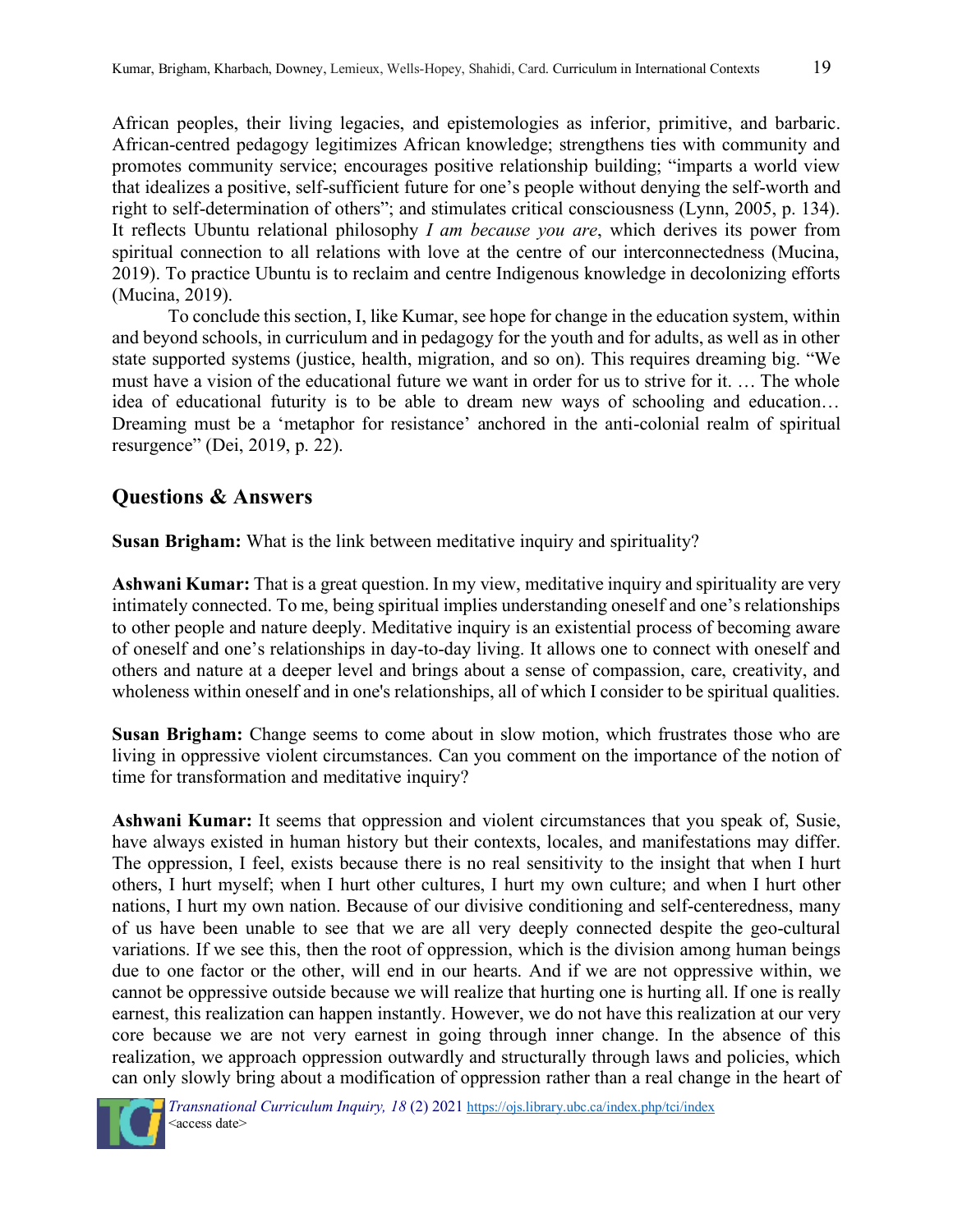# **The Place of Ideology and Discourse in Curriculum in International Contexts**

Mohamed Kharbach

As a research assistant in Kumar's book project, I had the chance to read the book multiple times and interact with its ideas first-hand. Each reading would unravel new insights and bring me closer to a nuanced understanding of Kumar's conceptualization of curriculum studies. To say the least, the experience has been very illuminating and insightful. Coming from a background of linguistics and language studies, Kumar's book *Curriculum in International Context* constitutes an important addition to the theoretical and methodological arsenal underlying my doctoral research. As such, and in line with the dialogic approach emphasized in Kumar's works (e.g., Kumar, 2013, 2019; Kumar & Downey, 2018), my section contributes to the unfolding dialogue around *Curriculum in International Contexts*, a dialogue that started with Kumar's (2018) symposium in Mount Saint Vincent University in which the graduate students that took part in this project discussed and shared their views about the book. I engage with some key ideas outlined in *Curriculum in International Contexts* in light of my scholarly and research background.

In his discussion of the forces that influence and shape curriculum, Kumar (2019) cited three main forces: ideology, colonialism, and neoliberalism. He convincingly substantiated his arguments with examples of curriculum studies from different countries including Brazil, Mexico, India, South Africa, and Asian countries like China, Japan, Malaysia, and others. Similar curricular experiences can also be noticed in other countries, though in varying degrees. For instance, in Saudi Arabia, religious ideology is the dominant force that exerts the most control over curricular policies. These policies have been the object of critique over allegations that they promote a culture of violence and extremism. Following a wave of international pressure, the Trump administration stepped in urging its close ally, Saudi Arabia, to conduct a general overhaul of the contents of its textbooks. In a report published in Reuters last year (2018), it has been claimed that "Saudi Arabia has made little progress in removing textbook content that promotes violence and hatred towards religious minorities and others." On the other hand, in the Moroccan context where I am originally from, the colonial influence is the most prominent. Morocco was under French military colonization for several decades until the mid 1950s when it finally got its independence. Since then, French colonial influence has been predominant in almost all sectors of life: the economic, the social, the cultural, the political, and the intellectual. French language has been the official language of instruction in schools for many years. It was only until recently that the Arabisation movement spearheaded by a number of influential intellectuals and public figures has succeeded in countering this linguistic colonialism and minimally downgraded the status of French. Yet, French is still the language of instruction of science, technology, engineering, and mathematics and is also present side by side with Arabic in all official administrative documents. Decolonization struggle is still ongoing to this day.

When reading *Curriculum in International Contexts*, I noted the intersection of Kumar's work with my own research focus. We both depart from a critical stance that problematizes knowledge production and questions the taken-for granted and commonsensical assumptions about reality and the social world. In many instances in the book, Kumar refers to curriculum as being a

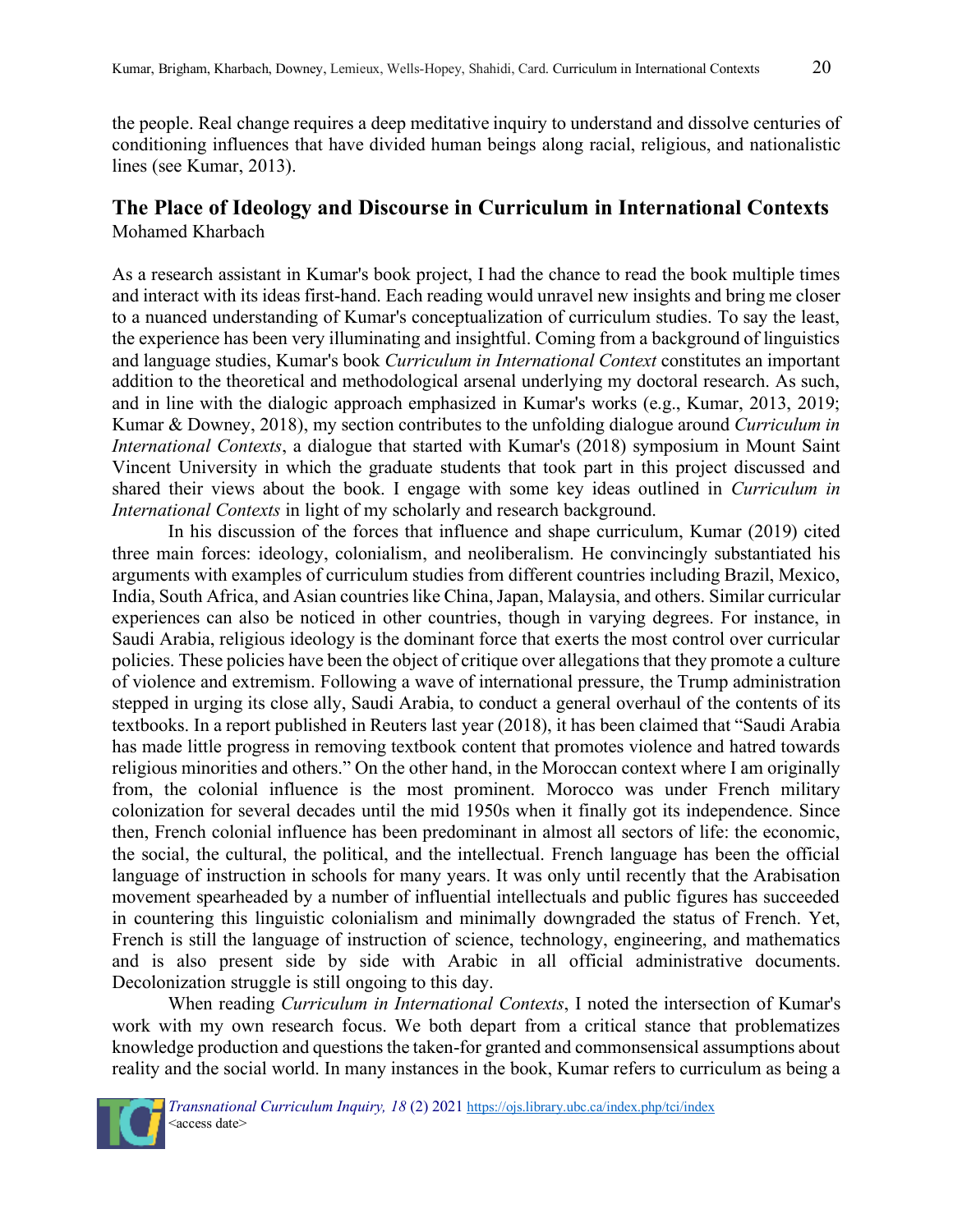multifarious text, or as he stated, "a historical, political, cultural, autobiographical, and economic construct" (p. 7) which, I believe, is a postmodern conceptualization that also underlies my own approach to critical discourse analysis. Likewise, in my own research, I start from the premise that language is never neutral and every instance of language in use, as James Paul Gee (2011) argues, is inherently political. My understanding as developed from this book and from my readings into the field of discourse studies is that curriculum is involved in relations of power, hegemony, and ideology. In this sense, curriculum is a social practice and a mode of social action whose purpose is to intervene in the way the social world is ordered. It follows, then, that curriculum is a discursive construct that is socially and historically situated. It shapes and is shaped by the dialectical relations it maintains with other social actions. I maintain that the discursive dimension has been accorded a marginal position in Kumar's book. I argue that an engagement with the discursive component in discussions about curriculum studies can potentially shed light on new insights and further enrich these debates. Curriculum, after all, is essentially a piece of text, a discourse genre. Analysis of its language can help in deconstructing the political, social, and ideological structures underlying it.

Another important point I would like to raise here is about the concept of ideology which, as Kumar contends, figures among those influential forces that shape curriculum. Given its centrality in curricular discussions, ideology, I believe, requires more theoretical elaboration in *Curriculum in International Contexts*. We, the readers, are left to speculate about the potential meanings the term ideology carries in the context of this book. Admittedly, ideology is an elusive and controversial concept that can mean different things in different contexts. Also, ideology has various conceptualizations; for instance, from a Marxist perspective, ideology carries negative connotations, it represents "false consciousness" (Miller, 1972). For some scholars such as Van Dijk ideology is not always negative, it can also be positive and productive (Van Dijk, 1993). My contention is that a clear explanation of this concept would have clearly demarcated the contextual territory within which ideology operates in *Curriculum in International Contexts and* would also have demystified the ambiguity surrounding its polysemic nature.

All in all, *Curriculum in International Contexts* constitutes a valued addition to the field of curriculum studies and provides significant insights into the interplay between curriculum and other forces mainly ideology, neoliberalism, and colonialism. I am deeply indebted to Kumar for having me be a part of the team that worked on this project. The learning journey has been very fruitful. Kumar's philosophy of meditative inquiry has particularly piqued my intellectual interest. I found his ideas of the importance of 'inner consciousness' and its role in understanding our positionality in the world very intriguing. As Kumar (2019) argued, it is only through understanding our inner selves through critical and reflexive introspection that we get to comprehend the world around us. For me, as a doctoral researcher, this meditative practice means a deeper engagement with my own motivations, biases, and subjectivities, not to bracket them and feign an unrealistic position of the researcher as objective producer of knowledge but rather to embrace them and make them visible. It is this form of visibility that "makes it possible for one to see that what appears to be merely outer problems ... are in actuality tied intimately to the way the inner consciousness flows, to how one thinks, feels and acts on a daily basis" (p. 11). Indeed, the concept of meditative inquiry has introduced me to an unconventional way of doing research, one that is grounded in ethos of 'meditative awareness', self-reflection, freedom, and creativity (Kumar & Downey, 2018).

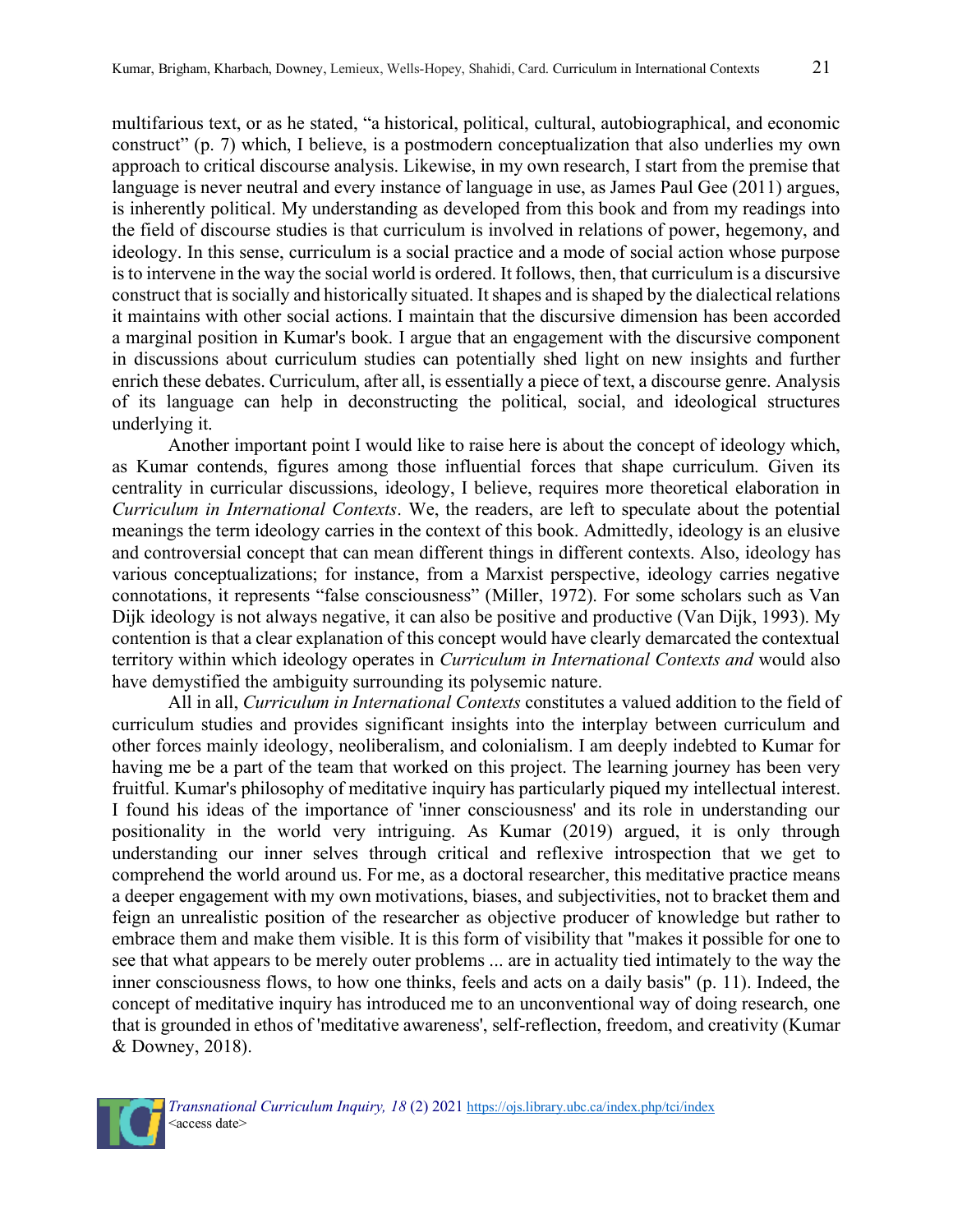# **Questions & Answers**

**Mohamed Kharbach:** To counter the three influences on curriculum (i.e., ideological, colonial, and neoliberal) you proposed the Indigenous, critical, autobiographical, and meditative responses. How about a discursive response, one that highlights the importance of discourse and language in decolonizing curricular knowledge?

**Ashwani Kumar:** That is a very good question, Med. I think the critical response that I discuss in my book draws on a variety of critical traditions in social theory and philosophy including critical theory, critical race theory, postcolonial studies, postmodernism, and poststructuralism, among others. The discursive response is extremely important. It draws on various critical traditions, and it helps us understand the structure and process of discourses that influence curriculum, teaching, and learning. While I did not articulate it separately in the book, I think a critical examination of the curriculum and educational discourses that I carried out in my book, at least to some extent, serves as a discursive response. However, I acknowledge that I could have done more work in that regard, and it is an important area to work on. One of my students has carried this work out in the context of Libyan educational policies (see Zayed, 2020). Her work shows the power of discourse and discursive response.

**Mohamed Kharbach:** The construct of ideology figures among the central concepts in your discussion and since it is a highly elusive concept whose meaning is context-dependent, I wonder what do you exactly mean by ideology in the current context of your work?

**Ashwani Kumar:** In the context of the present book, ideological influences include political, religious, and cultural forces that have sway on the process of curriculum selection and production as well as implementation in the classroom. It implies government control of curriculum and teaching, and the way dominant cultural and religious organizations influence the government to shape curriculum in light of their own ideological preferences. I have discussed how these factors influence curriculum in teaching through various examples in this book.

# **Curriculum at the Precipice of Dystopia**

Adrian M. Downey

In a recent paper, Roger Saul (2021) introduced the notion of teaching "at the precipice of dystopia". Driven by the abysmal state of our current social, economic, environmental, and political reality, Saul was not the first to acknowledge that within our lifetimes, the world as we know it will no longer be possible—that all markers of our present reality will give way to something new, or simple fade into absence without rebirth. Saul's novel contribution, however, is in articulating the duplicity of continuing to perpetuate narratives of meritocracy or predictable career and life pathways to students. That is, how can we tell students that if they work hard, they can achieve their dreams when the reality of their future may be much darker than we can even imagine?

In *Curriculum in International Contexts*: *Understanding Colonial, Ideological, and Neoliberal Influences,* Kumar (2019) brings a rigorous, complicated, and contextualized understanding of the fundamental problems that have brought us to that precipice of dystopia.

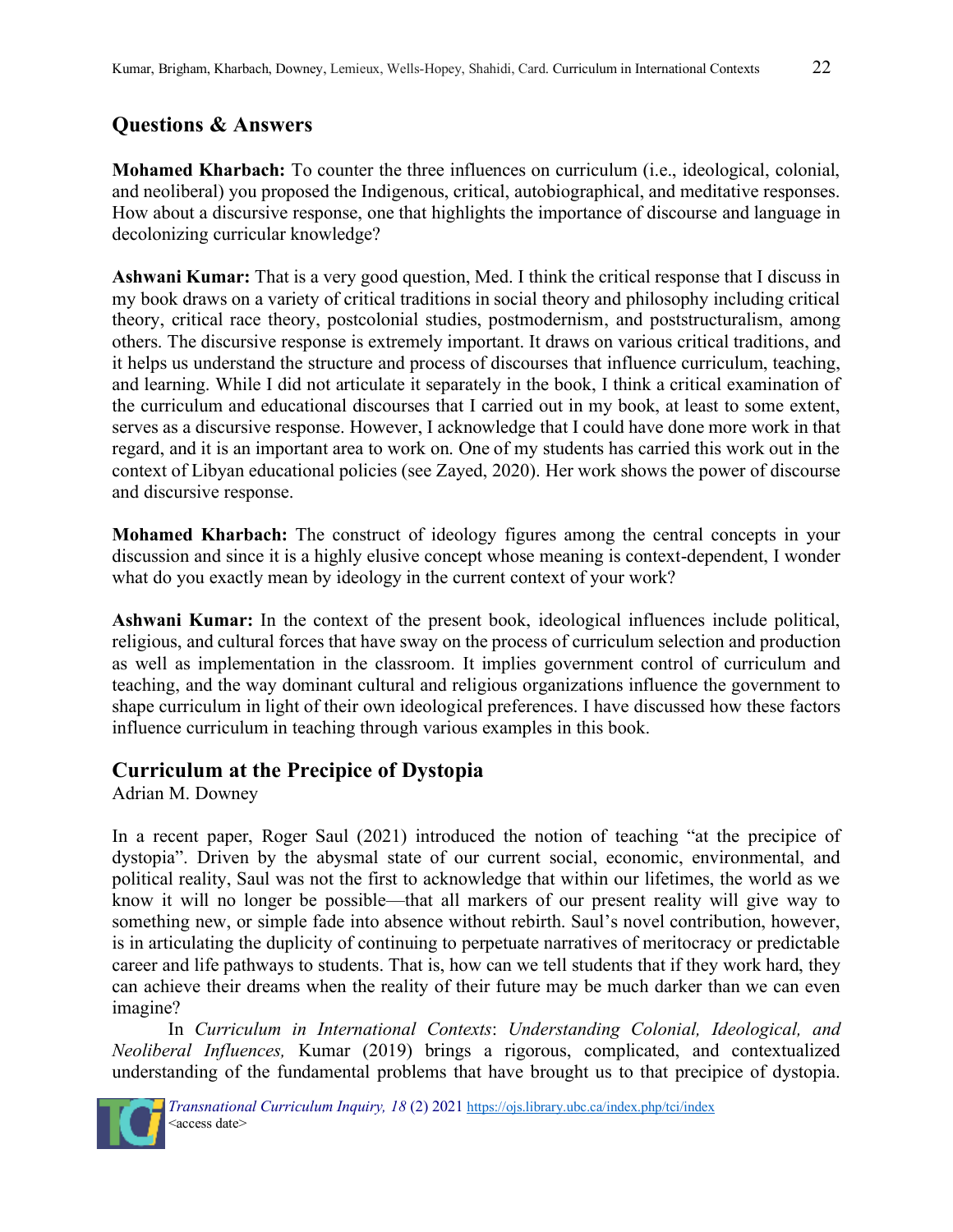Through the study of neoliberal, ideological, and colonial forces in education in a variety of countries, the patterns of our crises begin to emerge. We start to see the trademark moves toward standardization and accountability-based funding popularized by No Child Left Behind and solidified by Race to the Top. We also see the movement toward the de-professionalization of the teacher based in what Pinar (2012) might call the anti-intellectualization of education through the attempted removal of subjectivity from knowledge – in other words, the dominance of Tylerian rationality in our school systems. Kumar shows that these are international phenomena, but they have intimately local manifestations. In Nova Scotia (Canada), for example, Pamela Rodgers' (2018) doctoral dissertation, *Tracing neoliberal governmentality in education: Disentangling economic crises, accountability, and the disappearance of social studies*, clearly shows that over the past 20 years, regardless of the government that has been in power, the educational trend has been precisely toward neoliberal accountability and standardization. This, I would argue, has been the pathway to our possibly dystopic future.

As educators, we must all wrestle with these issues, and each of us must come to our own understanding of how best to move forward in what some are calling the posthuman convergence – the combination of the Sixth Extinction Event and the Fourth Industrial Revolution (Braidotti,  $2019$ ) – a moment at which we have arrived through the relentlessness of neoliberal capitalist expansionism both in society and education. In Kumar's text, he offers four potential responses to the factors listed above: The Indigenous, the critical, the autobiographical, and the meditative. Each of these offers a potential response to the problem of educating with a dystopic vision of the future, whether a return to living in balance with the land, a radical redistribution of wealth, a phenomenological and psychoanalytic understanding of one's experience, or a deep, holistic, judgement-free understanding of who we are. These responses are not exhaustive, nor are they mutually exclusive, but they are, I think, useful.

For some, so dark is the dystopic future that moving forward in any way becomes a burden. How can we continue to act, to teach, to create, and to wonder when it will all eventually become meaningless? One response is that we must continue to operate within the confines of our present reality until a new one makes itself clear. For me, this response is too easy – it allows us to continue along the personal and ideological pathways that have gotten us into this mess in the first place. I call this complacency. Another, perhaps the more morally ethical response, is that of Herman Melvil's Bartleby the scrivener, who when faced with any demand of his participation in society broadly conceived uttered the simple phrase, "I prefer not". Bartleby died by what I read as his moral conviction to disengagement, but this strikes me as an impractical approach to adopt on a wide scale.

Like me, I suspect Kumar would be satisfied with neither these options. I know from our dialogues (Kumar & Downey, 2018, 2019), my study of his previous work (Kumar, 2013, 2014), and our many conversations, that his own approach is to live and teach dialogically and meditatively – to help those around him understand themselves on a fundamental level. And while this may not ultimately save us from our dystopic future, I think it serves as a necessary disruption of the ideas of disengagement and complacency.

Through this new text, Kumar has offered curriculum studies an expanded view of our journey toward the current precarious and uncertain moment. Where previously he concerned himself with our internal landscapes and those fragmentations that have caused societal crises (see Kumar, 2013), here he has shifted his focus outward into the world and detailed the external manifestations of our internal crises particularly where education and the study of curriculum are

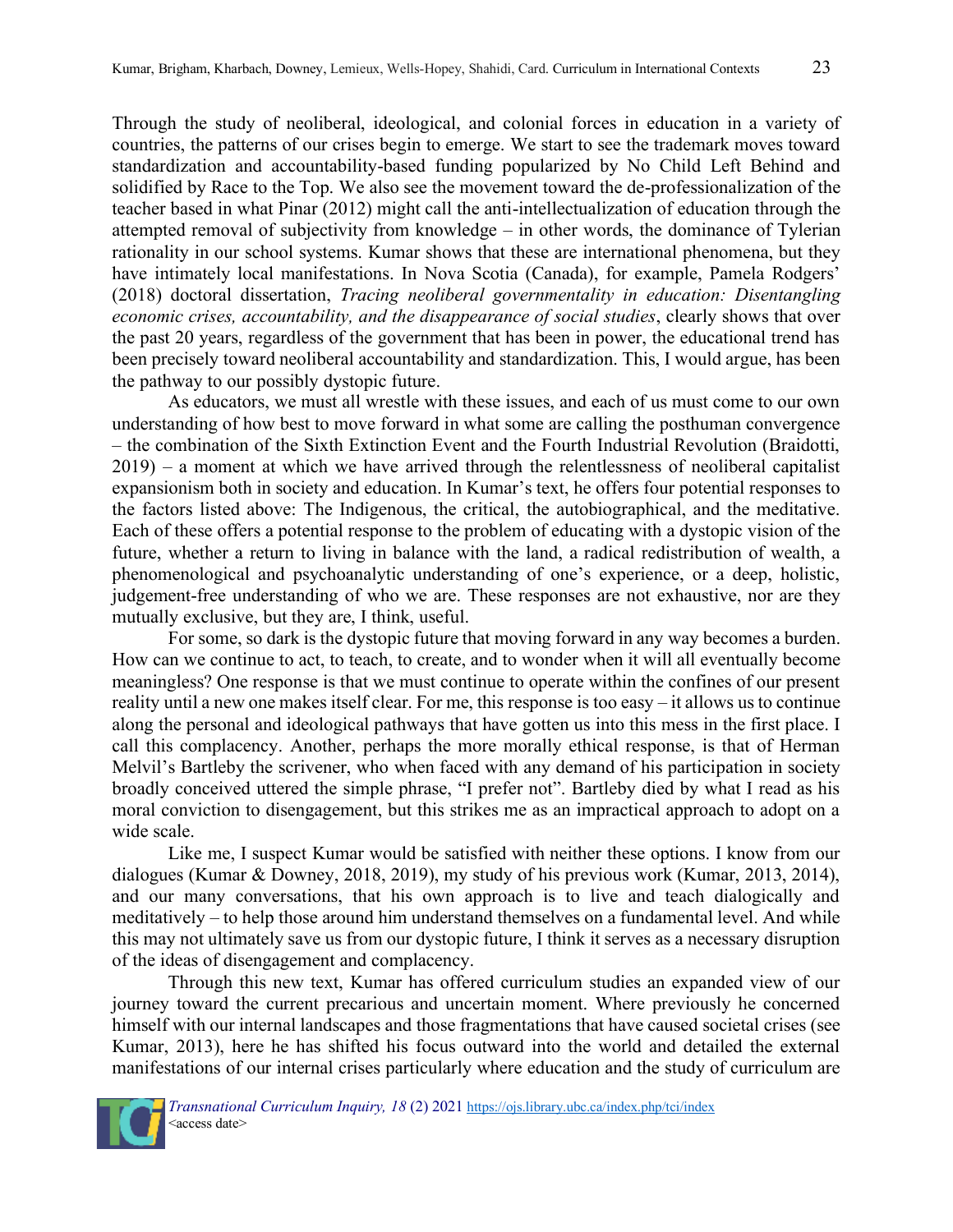concerned. But throughout this work he has also given us responses, both intellectual and, if we listen carefully, practical, to ideology, neoliberalism, and colonization, and I argue to the problem of educating at the precipice of dystopia.

# **Questions & Answers**

**Adrian Downey:** There is a growing body of evidence (e.g., COVID-19) that suggests that there will be, within our lifetimes, some incredible shift and/or decline in the quality of human life. I have, following the lead of Dr. Roger Saul (2021), referred to this broadly as a dystopic futurity – a realistic visioning of the future that centres a dystopic collapse of dominant social, economic, environmental, and political ways of being. In light of this, I ask: To what degree do you agree with the premise I have articulated above? You have stated that you believe the world is in crisis (Kumar, 2013, p. 1), but what is the character of that crisis? Are we likely to see a dystopic end to the Western way of life within our lifetimes?

**Ashwani Kumar:** Yes, it seems to me that we are headed for a very problematic future. We have been unable to find any lasting resolution to our many problems including wars, racial discriminations, antagonistic nationalistic relations – even where relations between nations appear amicable, they are primarily based on economic alliances rather than based on trust and love and can break as soon as economic security is threatened. Additionally, the large-scale acceptance of a western lifestyle and goals of economic development – which are primarily based on growth models and undermine ecological balance – further take us towards a dystopic future as the resources that we have cannot sustain us forever at this rate of exploitation. In fact, our lack of respect for waters, forests, and air and their gradual destruction is very explicit in our contemporary world. In the wake of COVID-19, which has caused the entire world to come to a standstill, nature found a breathing space to regain the balance that human beings have destroyed in the name of development. Hardly any political leaders have spoken about the need for a slow pace of life so that Earth and its inhabitants may live a peaceful and balanced life in harmony with nature. Everybody is desperate to return to a "normal" which was nothing but abnormal. I am not, however, undermining the acute difficulties millions of people have had to go through due to this pandemic.

**Adrian Downey:** To what degree have the three factors that influence curriculum (i.e., the colonial, the ideological, and the neoliberal) contributed to the decline of western society? More broadly, how has the education system led us to what I have termed "the precipice of dystopia."

**Ashwani Kumar:** To a great degree. Colonialism, and the capitalistic greed in which it is rooted, laid the foundation for destroying cultures and ecologies around the globe. It is a major factor behind the suffering of the world. Ideological and political control does not allow us to challenge colonial and hegemonic notions and thus force most of us to comply with self-destructive and unsustainable economic models. Neoliberalism, a heightened form of capitalism, has further paved the way for our collective destruction by considering nature and its benedictions as well as human beings as collections of "resources" (rather than spiritual beings). The goal of neoliberal capitalism is to produce more and more without much consideration for the psychological (stress and anxiety) and ecological implications of so-called productivity. As I have argued in my book, education has

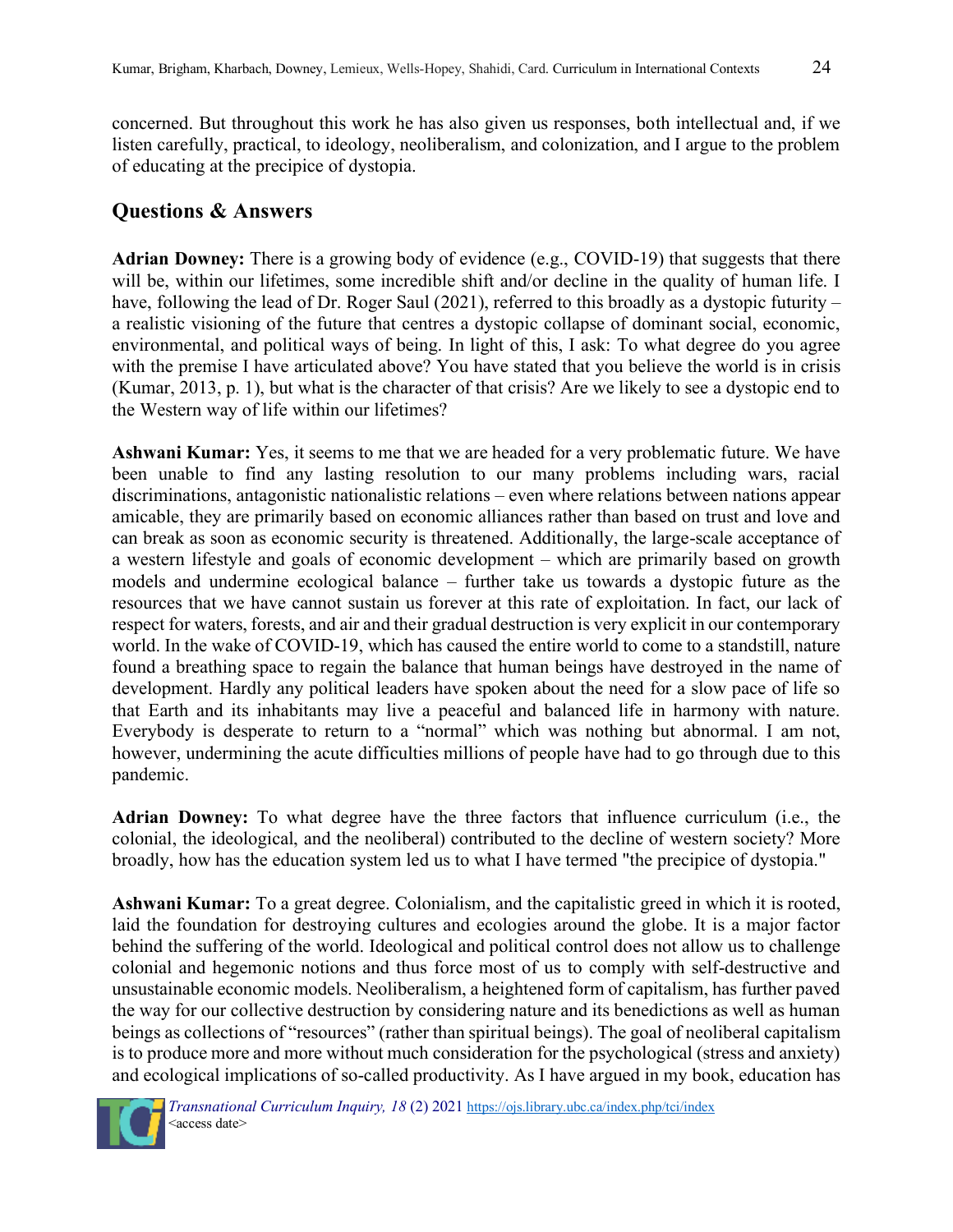been a victim of all these influences. It has lost its purpose of bringing about holistic and integrated individuals and, thereby, is a contributor to the dystopic future.

**Adrian Downey:** If we truly are at the precipice of dystopia, how can educators prepare students for that which comes after the collapse? I am particularly interested, here, in the potential alternatives represented in your four responses to colonialism, neoliberalism, and ideology, namely: The Indigenous, the autobiographical, the critical, and the meditative.

**Ashwani Kumar:** These responses can be helpful in challenging and controlling the movement towards dystopia. Together, they provide us with a mind and heart that may deal with challenges that we face as human beings at personal, relational, cultural, structural, and ecological levels. They can help us to deal with destructive realities in a holistic manner.

## **Perspectives on Internationalizing Postmodernism and Posthumanism** Amélie Lemieux

My theoretical perspective is informed by the current landscape of posthumanist research as it relates to curriculum studies and literacy research. The latter increasingly accounts for relationality in learning, accounting for the centrality and role of non-humans and more-than-humans in literacies research. In light of this turn, how is posthumanism accounted for in internationalizing the curriculum? In this section, my focus on the word 'internationalizing' is semiotically-oriented. The locus of 'international' rests between nations, focusing in a somewhat ambivalent space of ideas of retention, to arrive at some sort of truths about education and global curricula. This is where human values – about education, culture, languages – are negotiated. This is also a space where power relations are enacted. What if education framed researchers as decentralized, yet critical human entities, and how would nations (nation-states, universities, research bodies) reconcile that role in producing knowledge? To answer this question, I focus on Kumar's (2019) historical depiction of postmodernism and the shift to posthumanism that ensued. Then, I propose avenues to consider humans as entangled entities with species, non-humans, and more-thanhumans.

In chapter 7 ("Postmodern Turn in North American Social Studies Education: Considering Identities, Contexts, and Discourses"), postmodernism is framed as the conditions through which relationality occurs within socio-political, cultural, historical, and economic situations that shift over time (Kumar, 2019). One key contribution of this chapter is the focus on decentering the notion of "objective truth" to privilege, instead, a rhetoric of relationality in teaching and learning. This consideration is generative in thinking about learning as a state of continuous, dynamic relationality as opposed to a fixed entity whose only purpose is to be assessed. Building on these parameters and vectors helps us understand the conditions of teaching and learning in literacy classroom settings by disrupting the idea, for example, of such idiosyncratic and vague notions as reaching "students' *full potential*". Taking this a step further, postmodernism solicits important to counter inflexible notions often found in research. As a response to Kumar's (2019) chapter 7, I note how meditative inquiry promotes an awareness of others and the self in relationality which is in line with the tenets of posthumanism<sup>9</sup>.

The turn to postmodernism slowly emerged as a result of the May 1968 events led by French philosophers Jacques Derrida, Michel Foucault, Roland Barthes, and their colleagues who,

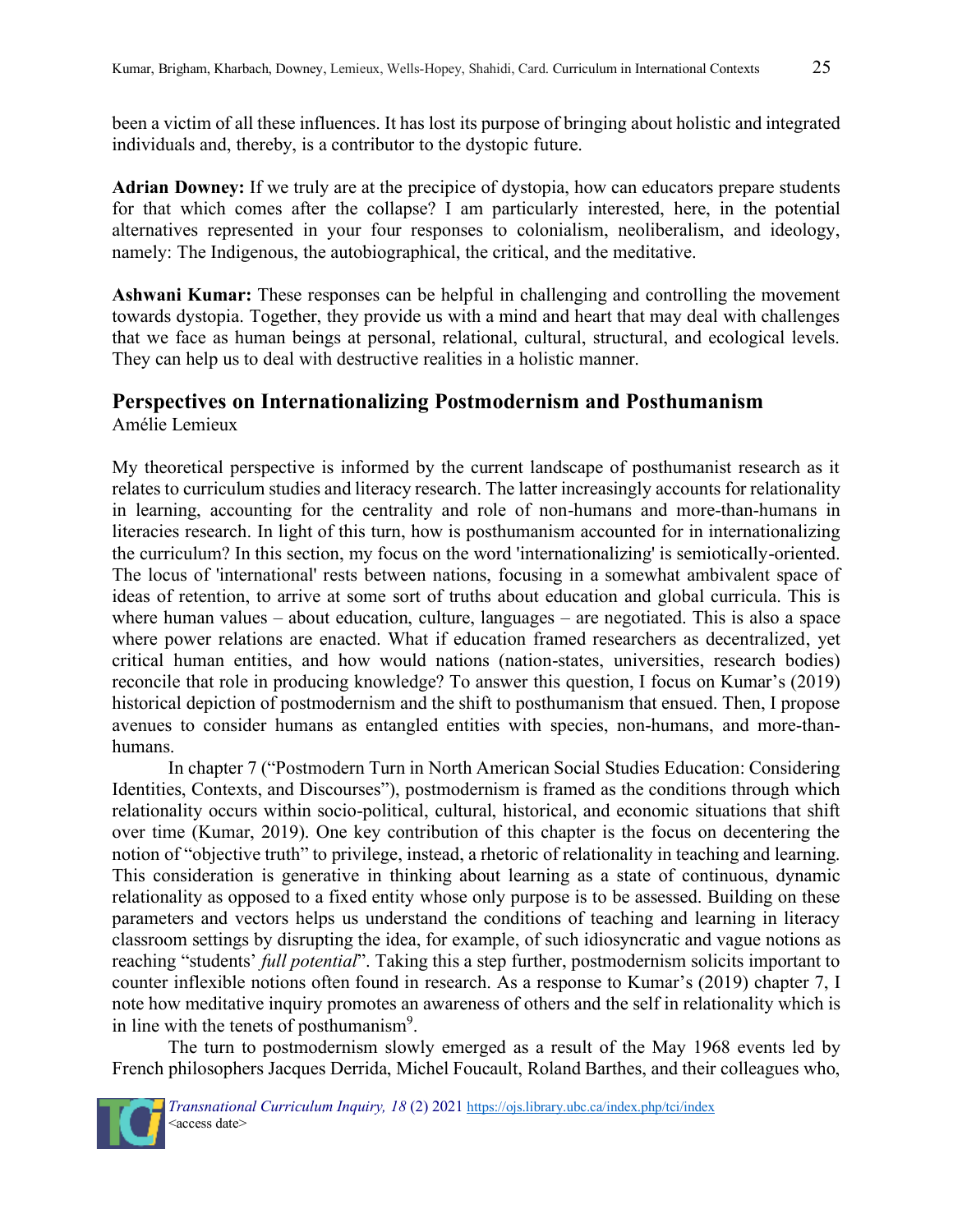at that time, were considered initiators of intellectualism in the humanities. Key postmodern texts, such as Jean-François Lyotard's (1979) *Postmodern Condition*, crystallized the emergence and institutionalization of postmodernism, with related contemporary texts such as Barthes' *Death of the Author* and Jacques Derrida's deconstruction theory. Derrida's perspective highlighted how humans need to consider the messiness of ideas. This premise was made explicit in the theory of deconstruction, generating an understanding that there are some traces of truth in the truth's opposite. Things are often seen in dualities (e.g., high and low culture, visual over touch in the senses), but Derrida's point is that all counterparts should be equally privileged and both sides of the duality need each other to exist. While these dualities do not exist in posthumanism, they shed light on the equality of perspectives and symbiosis to some extent, with an emphasis of dismantling superiority of one concept over another. In posthumanism, this would translate as critically decentering humans to generate relational humanisms, in embodying that humans operate in conjunction with other species. This drive away from logocentrism brings forth the value of confusion and doubt – what Derrida calls *aporia* – to reject representational logic in communication. Critical posthumanism (Nayar, 2014) favours symbiosis and dynamic hybrids, which falls under Kumar's critical and Indigenous response to colonial, ideological and neoliberal influences on education. In parallel, Barad's (2007) agential realism and Rosi Braidotti's (2018) feminist posthumanism remind us that being human results from a hybridization of material and immaterial forces and 'data' (such as the genetic code) that permeate species, skin, animal function, plants, and humans. Postmodernism and the subsequent shift to posthumanism in the 1990s (with theoretical contributions from Haraway, Barad, Braidotti) proved useful for curriculum inquiry as they provide ways to deconstruct silos in education and see fields of inquiry and learning as cross-disciplinary. In breaking those disciplinary areas and working towards crosspollinated fields, curriculum scholars can help shape tomorrow's future by generating collaborative and meditative inquiries in education. Teachers are too often trained to compartmentalize learning because school systems drive them to make sense of partialities on the daily – curriculum outcomes, behavioural reports, parent meetings, professional development days, planning, and so on – but the realities of contemplating a relational curriculum produced reflections on learning as rhizomatic as opposed to a problem that needs to be fixed (Lemieux & Rowsell, 2020a, 2020b; Sheridan et al., 2020). With meditative inquiry, one of Kumar's propositions, comes evidence to make sense of the world holistically.

By now, we know that literacy learning is dynamic, relational, and rhizomatic (Lemieux, 2020; Lemieux & Rowsell, 2020; Rowsell et al., 2018). How can this be actualized in global settings for an internationalized curriculum? My observations point to Canada's role as a nationstate to seriously consider Indigenous thought in education. Indigenous education echoes relationality with land, oral languages, histories, and knowledge, and it notices how humans play a complementary role to nature and species in education (Styres, 2018). For Canadian provinces to seriously do this work, stakeholders should enact work emerging from consultations, implement change in teacher education, and commit to professional development in schools with appropriate resources and funding. As Kumar (2019) puts it in his Indigenous response in the introduction of his book, such a framework works "towards restorative justice, and between people and nature by working towards restoring ecological balance" (p. 10). In so doing, we must remain critical of Western epistemologies (including postmodernism and posthumanism) by recognizing its affordances and drawbacks, answering Derrida's call for *aporia.*

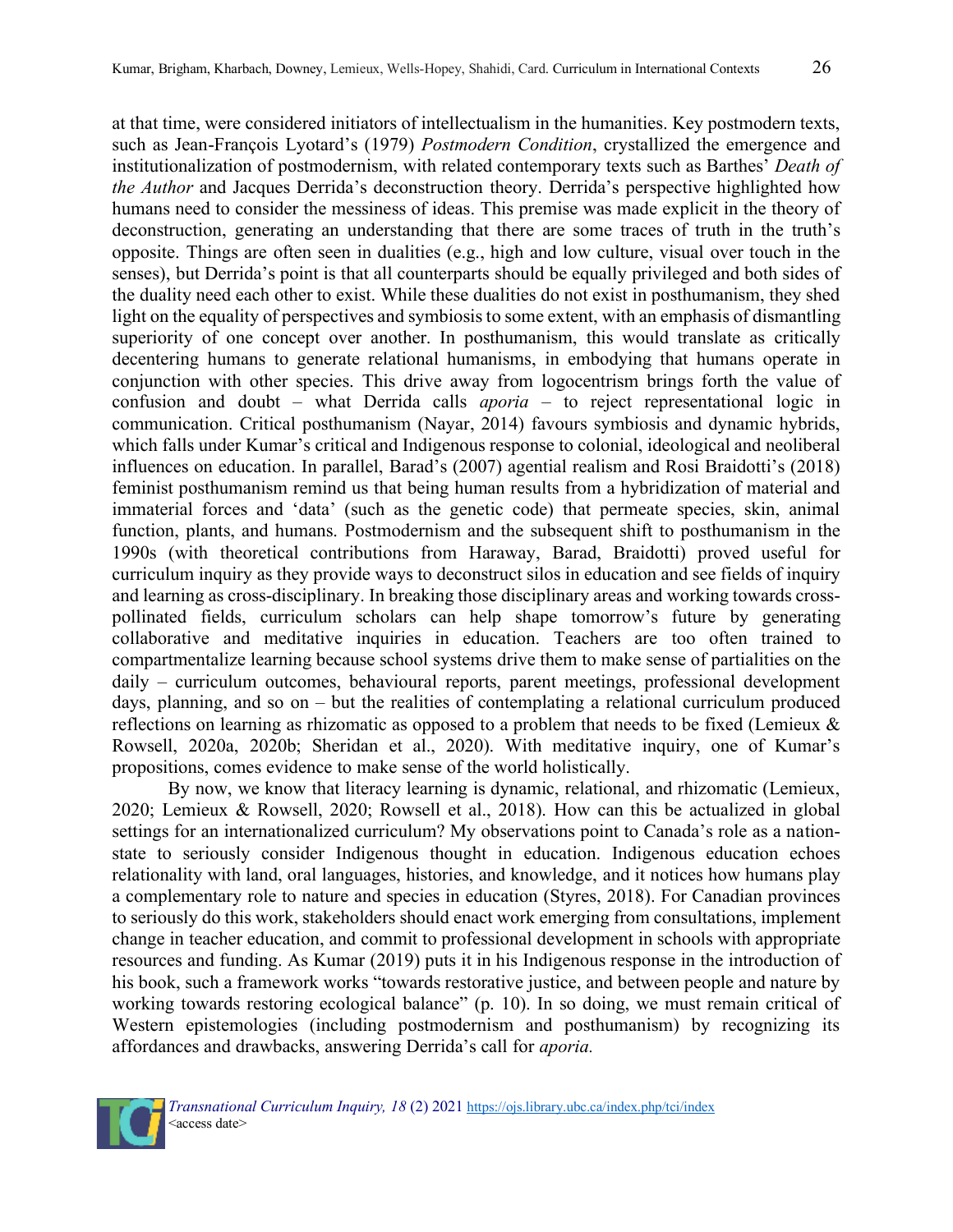## **Questions & Answers**

**Amélie Lemieux:** What hopes do postmodernism and posthumanism give with regards to internationalizing the curriculum?

**Ashwani Kumar:** One key goal of curriculum internationalization is to celebrate diverse perspectives of how we understand curriculum and initiate a dialogue among these perspectives (see Pinar, 2014a). Given that postmodernism's and posthumanism's core concern is also to celebrate and respect diverse perspectives and to trouble binary concepts, they offer hopeful visions to guide the internationalization of curriculum studies.

**Amélie Lemieux:** What relationship exists between posthumanism and your idea of the "Indigenous response"?

**Ashwani Kumar:** While I am not an expert in either of these areas, based on my current level of knowledge, what unites Indigenous perspectives and postmodern/posthuman perspectives are their emphasis on inclusivity and diversity, their focus on questioning power and its abuse, their ecological sensitivities, and their respect for more than human. Together, they offer a view of education and life that is holistic and inclusive.

# **Reflections on Kumar's Inquiry Into Postmodernism's Role in Social Studies Education**

Debra Wells-Hopey

In my reflection on Kumar's book, *Curriculum in International Contexts,* I will share my thoughts on Chapter 7 in which he outlines the significance of postmodernism and postructuralism for social studies education. In Chapter 7, "Postmodern Turn in North American Social Studies Education: Considering Identities, Contexts, and Discourses," Kumar provides a robust discussion on the influence, or lack thereof, of postmodernism/poststructuralism on social studies education and the impact these ideologies have had (or not had) on social studies education research, curriculum theory, and teaching in North America. Kumar begins this chapter in a way that is useful to those entering a discourse surrounding postmodernism/poststructuralism. Kumar seeks to define these terms; or in the very least, sets parameters around what the traditional understandings and influences are which have given rise to that movement which we collectively agree (but not without inherent controversy) to be classified as "post" ways of thinking. Thus, the chapter begins with an introduction to the notion of postmodernism and traces the history of how and why postmodernism emerged as an important but often underutilized influence in social studies research and teaching. It strikes me as a most useful discussion to have, and his observations of how intellectual movements such as postmodernism have shaped (or not shaped) curriculum theory are particularly compelling.

Chapter 7 offers relevant examples of what social studies education looks like when employing a "post" framework. One can see, through Kumar's analysis, how postmodernist methodologies, research, and teaching are particularly relevant to a social studies curriculum, as they offer a contextual and relativist view, rejecting the positivist and empiricist insistence on objective truth discoverable through notions of objectivity, scientific method, logic, and

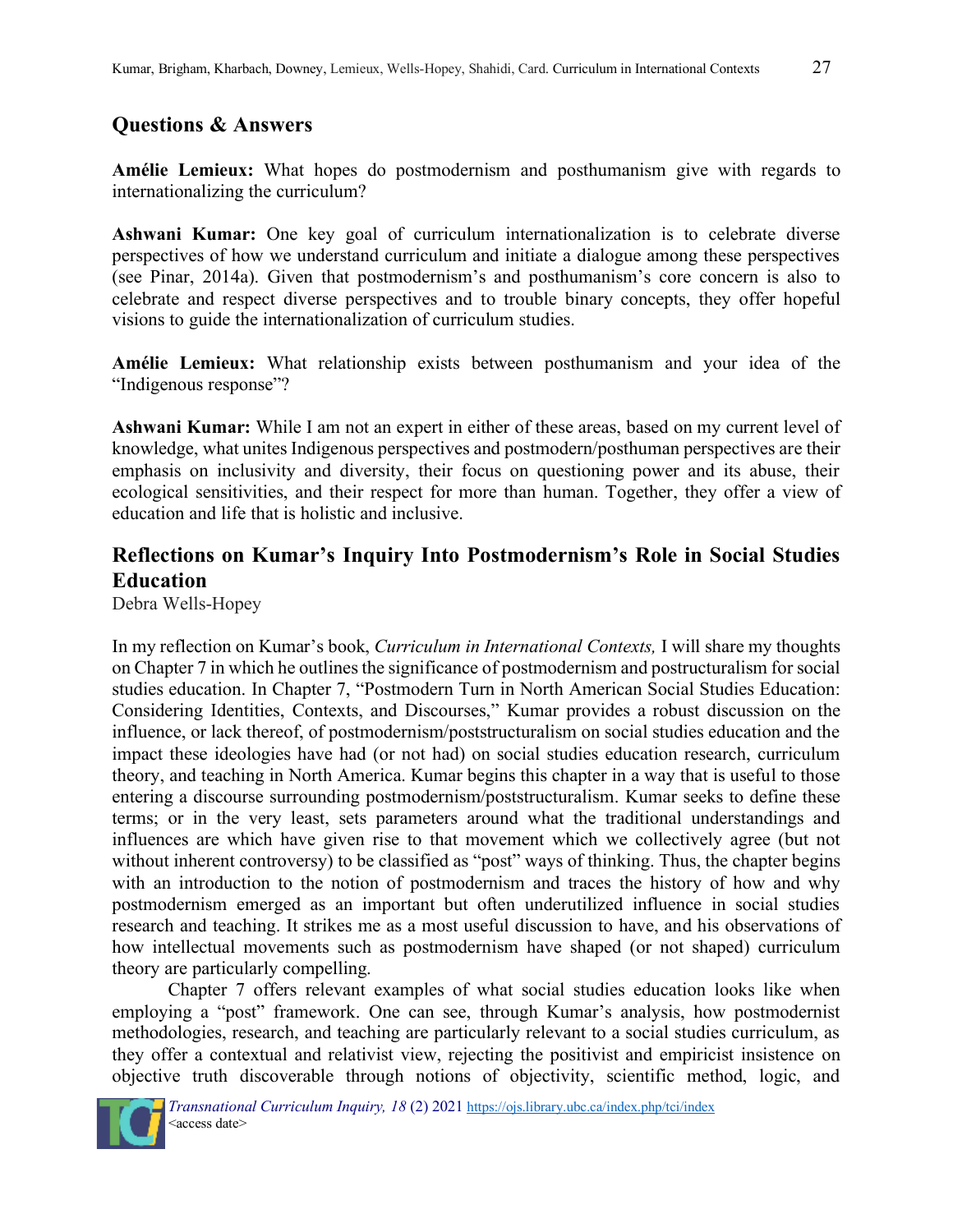rationality; asserting instead that truth is found in diverse spatial, temporal, and cultural realities. Here, Kumar exposes social studies curriculum and educational research's traditional roots in positivistic and behaviouristic notions of reality, scientific truth, and knowledge. He shows that when one compares social studies curriculum with other areas of research in education it only peripherally participates in postmodern discourse. Unless there is a profound engagement and exploration into social studies education curriculum, the subject will continue to remain positivistic, outcomes-oriented, and instrumental. To contrast, Kumar offers examples of social studies scholars who counter non-post methods and work instead with diverse theoretical frameworks and methodologies such as gender, sexuality, family, multiculturalism, and so on.

Constructive aspects inherent to a "post" influence on social studies education, as explained by Kumar, include the situatedness found within political, historical, psychological, and cultural contexts, often unaddressed by traditional social studies education. Under a "post" ideology, social studies education is enlightened by notions of multiplicity, inclusiveness, and individualization of circumstance, exposing the ways in which social construction and notions of progress and power are inseparable. Ultimately, this means the loss of the "grand narrative," which has been the glue that has held (and in many cases still is holding) the social studies curriculum together. Employing postmodern themes, methodologies and theories in the social studies classroom has been transformative, as Kumar shows in many examples from the current research.

What I really appreciate is that Kumar does not just leave the discussion here. He opens the door to a critique of his critique, offering examples of how "post" treatments may not be fully adequate. He claims that while "post" discourses have much to contribute to social studies education research and teaching, there are also areas where these goals and purposes need scrutiny. Chapter 7 is a discussion that captures the intense and inherent complexity of "post" theories' influence on education as is evidenced by Kumar's following queries. To summarize, it could be that:

- Postmodernist thinkers may tend to conflate modernism and positivism. Kumar explains how such thinking is valid in some ways, however it may be a "throwing out the baby with the bathwater "situation (as Marxism, psychoanalysis, existentialism, and critical theory also fall within the gamut of modernist thinking).
- While postmodernism is sympathetic to issues of social injustices, it does not fully explore why injustice exists in the first place. For example, there is a lack of discussion of the expanding empire of capitalism through neoliberalism and neocolonialism as directed by the World Trade Organization, the World Bank, and the International Monetary Fund.
- There is little concern over the issues of war, nuclear crisis, and ecological problems. It is important that these problems be part of the postmodern social studies research agenda.
- There may be room for a "defence" of grand narratives. While understanding the contextuality and situatedness of a problem is important, we can't completely ignore the significance of grand narratives. As examples, Kumar mentions the principles of capitalism and neoliberalism, which dominate a majority of our world and the behaviourist and positivist thinking which dominates most educational systems.
- One should question the purpose of postmodernism in social studies education. Is it to replace modernism? Or, is it to keep the core values of modernism such as social justice, freedom, and equality and help social studies educators see how the limitations of modernist thinking might be overcome? Is looking at modernism and postmodernism from

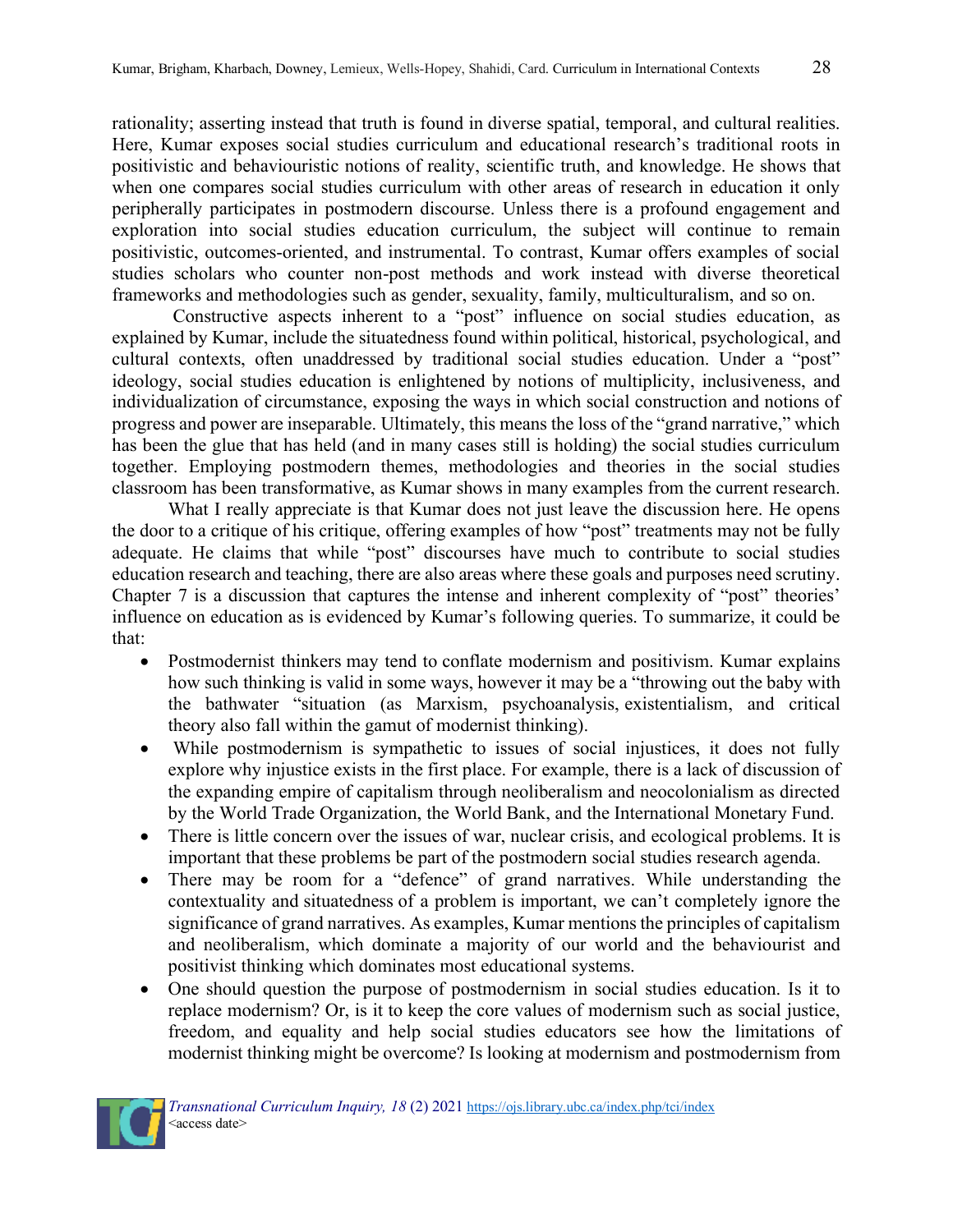a dualistic lens a mere academic exercise or is it a valuable approach for remedying the problems?

For Kumar, postmodernism is an essential aid in understanding cultural contexts and situations from diverse and relevant perspectives. However, the author also provides important critiques and raises questions regarding the usefulness and limits of postmodernist thinking regarding social studies curriculum studies. In terms of educational research, postmodernism may be necessary – but is it sufficient? By offering a critique of his critique, Kumar presents a truly robust and rigorous analysis of "post" theories in social studies education and moves us towards an expanded notion of what may be required. Chapter 7 serves a number of valuable purposes, from an introduction to the very notions of postmodern and poststructuralist thought, to the importance of it to the social studies curriculum, to examples of successful "post" research and teaching methods, and finally to a questioning of post theories as fully sufficient in relation to the overall intent of social studies education. He claims that while "post" discourses have much to contribute to social studies education research and teaching there are also areas where its goals and purposes need scrutiny.

# **Questions & Answers**

**Debra Wells-Hopey:** What separates an educational movement from an ideology?

**Ashwani Kumar:** In my book, I have discussed ideology as a collection of factors that control curriculum, teaching, and learning. For example, in many countries in Asia (see chapters 5 and 6 of my book under discussion here), education is under serious control by the ideology of the government as well as cultural and religious forces. Another example of ideological control is the neoliberal education reforms (e.g., the No Child Left Behind Act in the US) which have reduced education to numbers (Taubman, 2009). Educational movements such as the movement for democratizing education or the alternative education movement, in my view, are educational forces that question the ideological control on curriculum, teaching, and learning. They demand academic freedom for teachers and students and question and critique the measurement, comparison, and competition-oriented education. If followed uncritically, they can also become hegemonic ideologies. So, we must always be critically engaging with all worldviews and ideologies to ensure that they do not become hegemonic or normalized.

**Debra Wells-Hopey:** What is the place of a grand narrative in social studies education? Is it possible to form an understanding of events-through-time affecting a number of people without one? How many individuals must agree or believe in an occurrence or force before it becomes "grand"?

**Ashwani Kumar:** I am not against grand narratives and theories, as you have also noted in your reflection above. As academicians and theoreticians, it is impossible not to see how phenomena operate on larger scales. For example, neoliberal education reforms are a global phenomenon. We need macro-analyses to understand its nature and character. However, we cannot ignore the way it operates locally though. Neoliberalism may not look exactly the same in the US and in India. Local culture, politics, and social structures complicate and contextualize global forces. So, while we need grand theories and macro-analysis, we also need contextual and local analysis. Grand

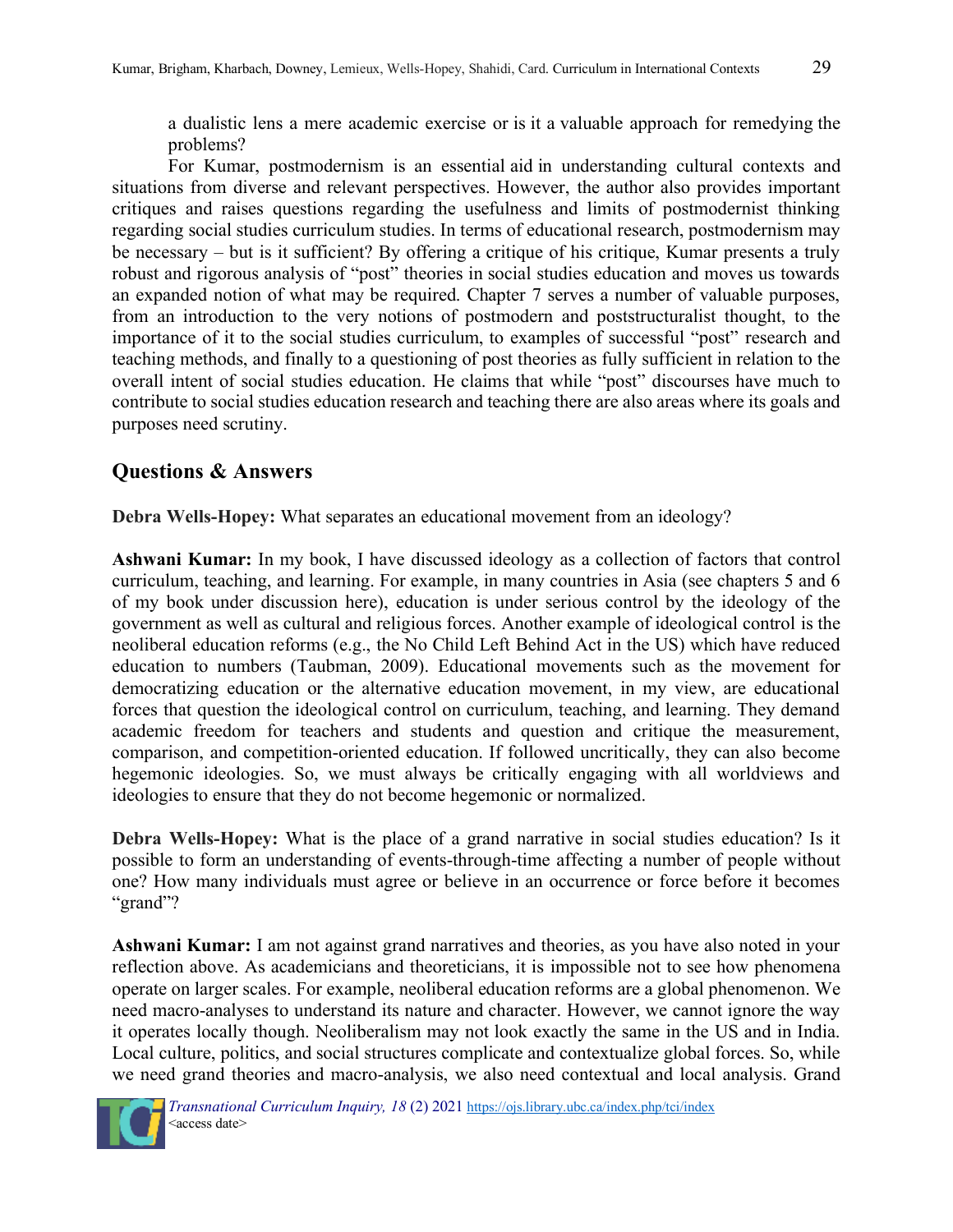theories become problematic when they begin to disregard local phenomena and circumstances, and when we impose theories on real situations without considering the complexity of those situations.

**Debra Wells-Hopey:** Your work on meditative inquiry may offer a potential resolution to these tensions through non-judgemental engagements with the inherently conflicted nature of human consciousness. Although not addressed in detail in this book as it is in your 2013 book, *Curriculum as Meditative Inquiry*, meditative inquiry may expose how ideological influences operate within ourselves and how we relate to others. Is this a path towards overcoming ideological influence on social studies curriculum?

**Ashwani Kumar:** Yes, that is what I have proposed in several places in the book under discussion and in more detail in *Curriculum as Meditative Inquiry*. In social studies education, we often focus on critical thinking and critical consciousness as ways of becoming aware of the social problems, issues, and conflicts such as racism and homophobia. However, we rarely turn our attention to how social discourses and conditioning influences that perpetuate injustices and discriminations operate in our deeper layers of consciousness. Meditative inquiry is an existential process of becoming deeply aware of our psychological structures and how they explicitly or implicitly affect our actions in day-to-day living and sustain division, hatred, and discrimination. So, I think meditative inquiry can contribute to understanding and challenging ideological influences.

# **To What Degree can the Curriculum be Free From Serving Power?**

Mehrdad Shahidi

Concerns and contexts, agency, and structure (Archer, 2012), collectivity (Elder-Vass, 2010), the entanglement of humans in the materiality of things (Hodder, 2011 cited in Plumb, 2012), shared intentionality (Tomasello, Carpenter, Call, Behne & Moll, 2005), shared cognition (Plumb, 2012), the community of practice (Wenger, 2013) and many other terms and expressions reveal that humans and their societies are inseparably interconnected. This interconnectedness endlessly produces new *power* and *potentials* (properties) such as curriculum to control societies as well as to maintain and enhance the power. Curriculum is one of the products of this interaction that is created and used as a tool to legitimate and idealize the "power". In his book, Kumar (2019) argues that curriculum has been in the service of power of the nation-states historically. Considering that the power of nation-states is always embedded in the heart of culture, political and religious ideologies, and economic forces, Kumar (2019) demonstrated that

Curriculum … is controlled, shaped, and influenced by the culture in which it is situated, political and religious ideologies that have sway over it, the market to which it intends to or is expected to cater, and the teachers and the students who interpret and engage with it and create it in their everyday lived contexts (p. 10).

Colonialist, ideological, neoliberal, and other historical types of curricula that were discussed in Kumar's (2019) book, *Curriculum in International Contexts,* are significant tools to serve the power of state through creating norms, endorsing, and enforcing norms. The curriculum

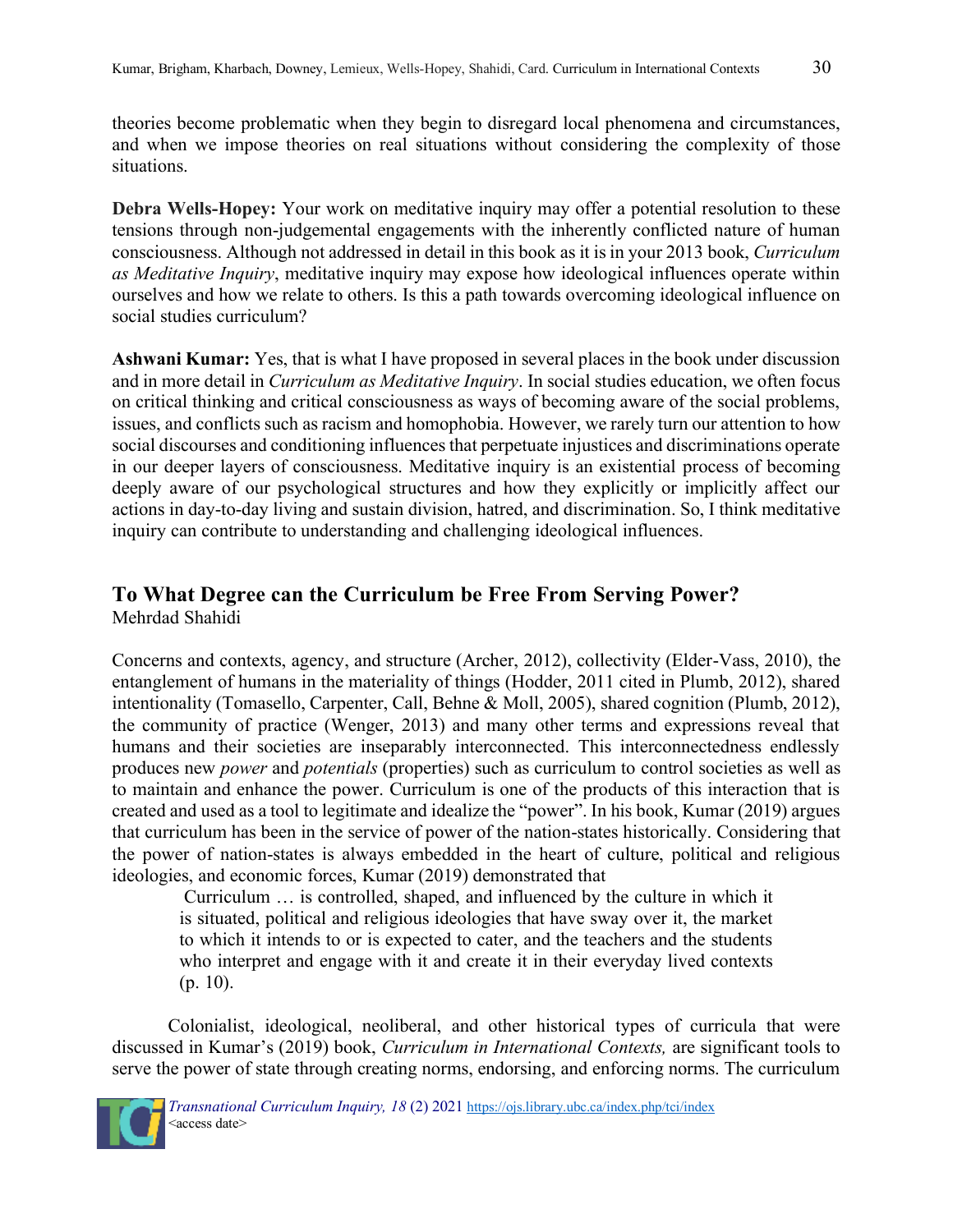changes and reforms globally have been largely a result of such political, religious, cultural, and economic powers (see for example the evolution of curriculum in Japan, Brazil, and South Africa in Kumar's book).

Even though the historical trends in curricula reveal that the democratic curriculum has tried to challenge and change the oppressive nature of curricula by demolishing colonialist and other types of curricula, Kumar (2019) argues the colonial nature of curriculum persists insidiously and is more dangerous in combination with neoliberalism which has reduced the curriculum to a marketable commodity. Kumar's book (2019) shows that in any period of history, curriculum has been in service of power in one way or the other. This trend aligns with the theory of power (Foucault, 1975).

In this theory nothing can be separate from the power (policy) (Foucault, 1975). Thus, educational systems are fully in service of power through establishing three forms of control including hierarchical observation, normalizing judgment, and the examination. These forms of control, which were elaborated by Foucault (1975) are core techniques in service of authority (Gutting, & Oksala, 2019) or hegemony (Mayo, 2008).

A close study of educational systems reveals that these forms of control are embedded into each part of educational systems, particularly in the curriculum. Through the curriculum, the hegemonic power generates a framework of norms, beliefs, and ideologies and teaches people how to interpret the world based on its favorite framework. Therefore, it is the curriculum that normalizes thoughts based on what the dominant policy enforces, determines, and endorses. Also, educational systems play as the eyes of power in observing the results of the curriculum through examination. Since hegemony and domination have a non-static nature; that is, they are always renewable, adaptable, and changeable (Mayo, 2008), it is possible to observe these forms of control in each political epoch in Western or Eastern countries.

However, it seems that the Western world is going to re-establish its notion of the democratic system in which critical rationalism is powerfully galloping (Popper, 1966) to make balance in humans' power. In his philosophical theory of critical rationalism, Popper (1964; Agassi, 2019; Thornton, 2011) argued that people should use their thoughts and language to criticize their assumptions, hypotheses, beliefs, and ideologies that are supposed to shed light on the "truth". This criticism allows them to eliminate their errors and substitute more appropriate conjectures that increase the survival of mankind. Furthermore, this critical rational methodology can make people closer and closer to each other and increase their mutual understanding of truth. As Popper mentioned "I may be wrong and you may be right and by an effort, we may get nearer to the truth*"* (1964, p. XII), the new way for democratic states is to use critical rationalism in each part of political systems. Seemingly, Popper's critical rationality provides people with different languages, ideas, and thoughts the analytical skills to understand each other and overcome hegemonic *frameworks*.

Considering that education in each nation-state enforces its favorite framework of thoughts, Popper (1964) emphasized that people who live in different cultures or civilizations with different paradigms of knowledge can communicate and understand each other reciprocally if they endeavor to begin a critical discussion with each other based on the critical rationalism. In this process they will find that the understanding of others is possible even very less. If their attempts become doomed to failure, their efforts will be fruitful and lead them to find new ways of understanding that is a type of higher level of knowledge and rationality to establish freedom for their societies.

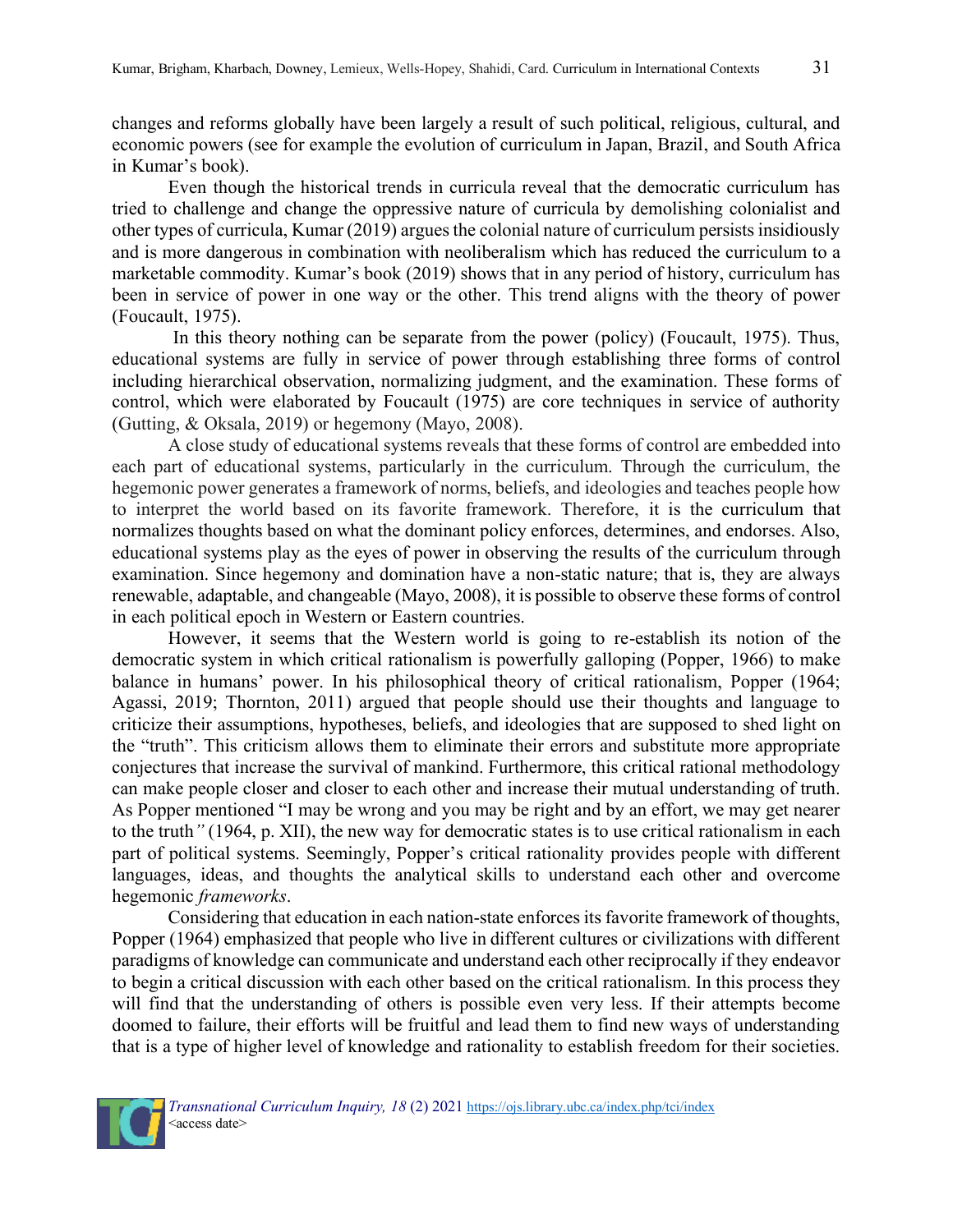However, even if we suppose curriculum is following the principles of critical rationalism, some vital questions remain unanswered.

#### **Questions & Answers**

**Mehrdad Shahidi:** To what extent can curriculum be free of serving power? Is it possible? What type of curriculum would it be if it becomes independent of power?

**Ashwani Kumar:** I do not think that the curriculum can ever be free of power and ideological control. Its selection, production, and implementation are imbued with power, ideology, and politics. Human beings are political creatures and as long as they view education as means of achieving their group's self-interests, they will continue to exert their power over the curriculum. As educators, it is our responsibility to study and reveal the complex ways in which the curriculum is controlled and influenced by the power of the dominant groups in society. This will help us raise the critical consciousness (Freire, 1973) of ourselves, our students, and our society to challenge and undermine the dominance of powerful elites over curriculum. This engagement is essential for democratizing curriculum and teaching.

**Mehrdad Shahidi:** Is it true that in each period of history we have a different kind of ideology that controls curriculum? Is not the present-day democratic curriculum also a form of ideological imposition?

**Ashwani Kumar:** Yes, I agree with you. Oppressor and oppressed conflict have always existed in one form or the other, and oppressors have always exerted control over what is worth teaching and learning. If the democratic curriculum is also a construct of oppressors, then it is nothing but merely an ideological imposition. But the very essence of the idea of a democratic curriculum implies a curriculum that is constructed through deliberation (Reid, 2006). The process of deliberation that is central to a democratic curriculum can also be seen as an ideology, but it is not dictatorial and controlling in nature. It is an emergent and inclusive process that provides space to the voices of the oppressed and, therefore, is capable of challenging the power dynamic. We cannot get rid of the discourse and ideology, but we can choose which discourses and ideologies are democratic, inclusive, and just rather than dictatorial, oppressive, exclusionary, and unjust.

#### **Discussion and Conclusion**

Antony Card

This paper has provided the opportunity to reflect on three symposia and commentary that followed the release of Kumar's book entitled, *Curriculum in International Contexts: Understanding Colonial, Ideological, and Neoliberal Influences* (Kumar, 2019). It is a great pleasure to be invited to try and capture the essence of the book and to reflect on the dialogue on the book that emerged in the symposia. This narrative provides reflections from applying the theoretical perspectives of Indigenous, critical, autobiographical, and meditative enquiry to a range of international contexts. It supplements and extends insights into the complicated discussions around the internationalization of curriculum studies. A postmodern stance suggests that to try and

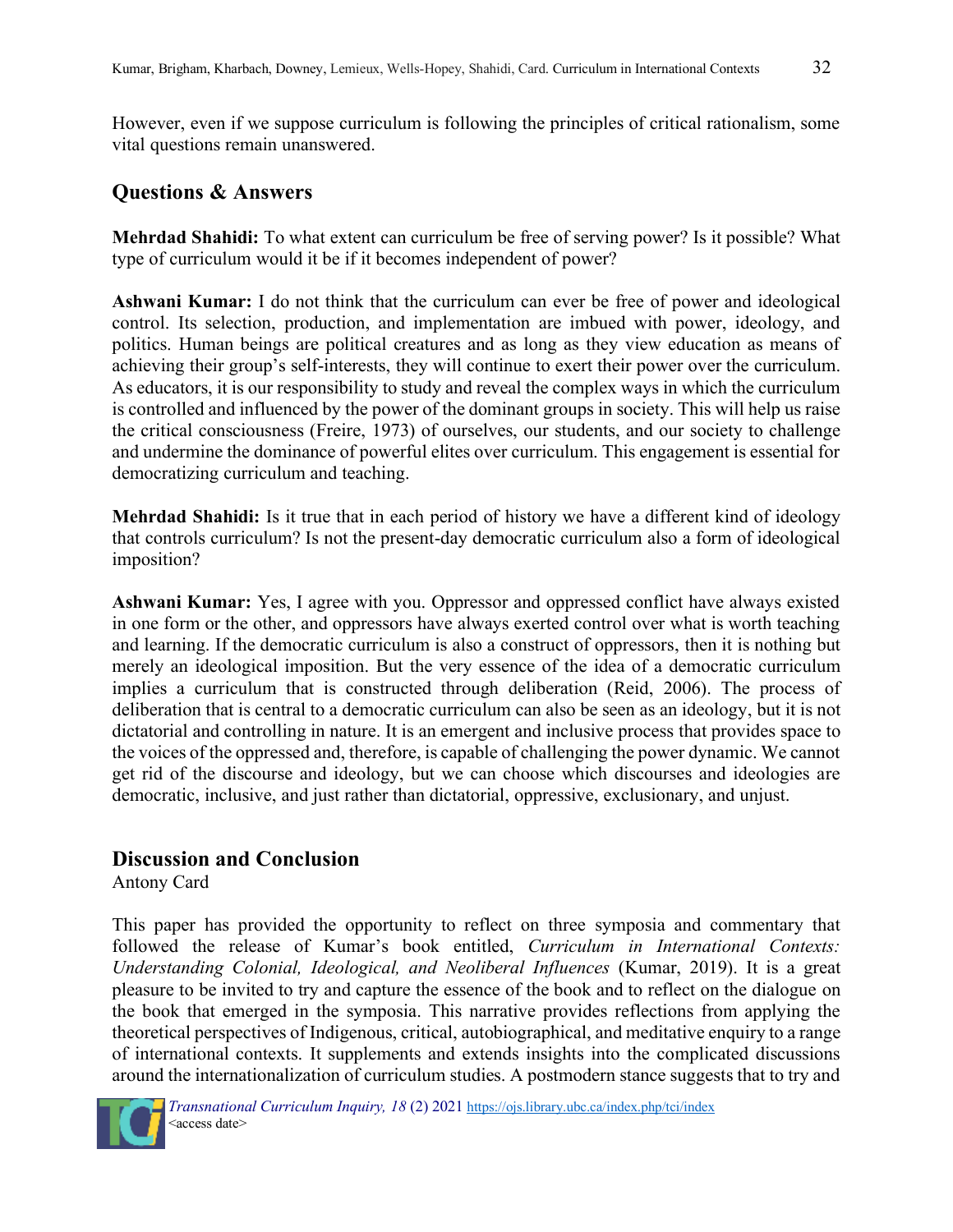adequately capture all aspects of this grand and deep project is not feasible and to attempt such an endeavour would delimit its potential. My response, therefore, is an enunciation of my journey within this project and the critical understandings that have resonated with me.

I perceive there to be three key tenets emerging from Kumar's (2019) book, the associate symposia, and papers. The first is that curriculum is not neutral; it is controlled and shaped by various forces. Curriculum has been shaped, controlled, and influenced by cultural, political, religious, technocratic, and neoliberal influences. Pinar's notion of curriculum as complicated conversation (2012) has provided a pathway for the authors and audiences in these discussions to illuminate the many differing influences and how they exist within multiple global contexts. Secondly, there is a realization that there has been hegemonic predominance of either imperialist or colonial influences over the education systems in the majority of global jurisdictions. This has resulted in the removal of culture, identity, and contextually rooted pedagogical approaches to learning. Thirdly, the commodification of learning has created situations in which the enterprise that supports learning and learning itself has become problematic. Learning, which is packaged and paid for and designed primarily for the purpose of future employment, is viewed by the authors of this paper as being antithetical to a natural process driven by curiosity and having the efficacy of emancipation.

Curriculum has been considered in this paper as a document, concept, and also a lived experience that has been formed and influenced by imperialist, colonial, and neoliberal forces. Brigham has also described it in our symposium as an epistemic and ontological violence, and she has highlighted the ways in which curriculum has been used to dehumanize and terrorize Indigenous peoples replacing their knowledge, culture, language, and truths with those of the colonizers. Our symposia also highlighted countries where curricula are being delivered in schools in the language of the imperialists or colonialists and not the native language. Kharbach has provided the example of French as the language of instruction of science, technology, and mathematical subjects in Morocco.

The influence of external agendas can also be seen within specific curricula in the Canadian context. In my own scholarly area of Health and Physical Education, I draw on the work of Dyson, Gordon, and Cowan (2011) and Lounsbery and McKenzie (2015) and others to show that Physical Education has a "chameleon" curriculum established on muddled thinking as it has attempted to adapt to a range of approaches and political ideologies. This has resulted in a swath of nomenclature to describe the subject that now includes terminology associated with (physical) literacy, fitness, coaching, kinesiology, wellness, and health promotion (Card, 2017). Similarly, Wells-Hopey has described in this paper how the social studies education curriculum will continue to remain positivistic, outcomes-oriented, and instrumental without deep and profound changes. In literacy education, Lemieux reminds us that, through digital literacies and co-creation spaces, there needs to be an awareness that an entanglement of non-human artifacts can contribute to the perpetuation of neoliberal agendas.

The symposia audiences raised important questions about how they could support change and engage in counter hegemonic practice. The four potential solutions of Indigenous, critical, autobiographical, and meditative enquiry have 'shone a light' on the unique influences on the curriculum. Popper's critical rationality theory has the potential to bring people with differing languages and cultures together to understand each other. Meditative enquiry provides a critical self-understanding as well as an understanding of social structures. It leads us to understand that the multiplicity of crises faced by contemporary society is not political or economic but rather a

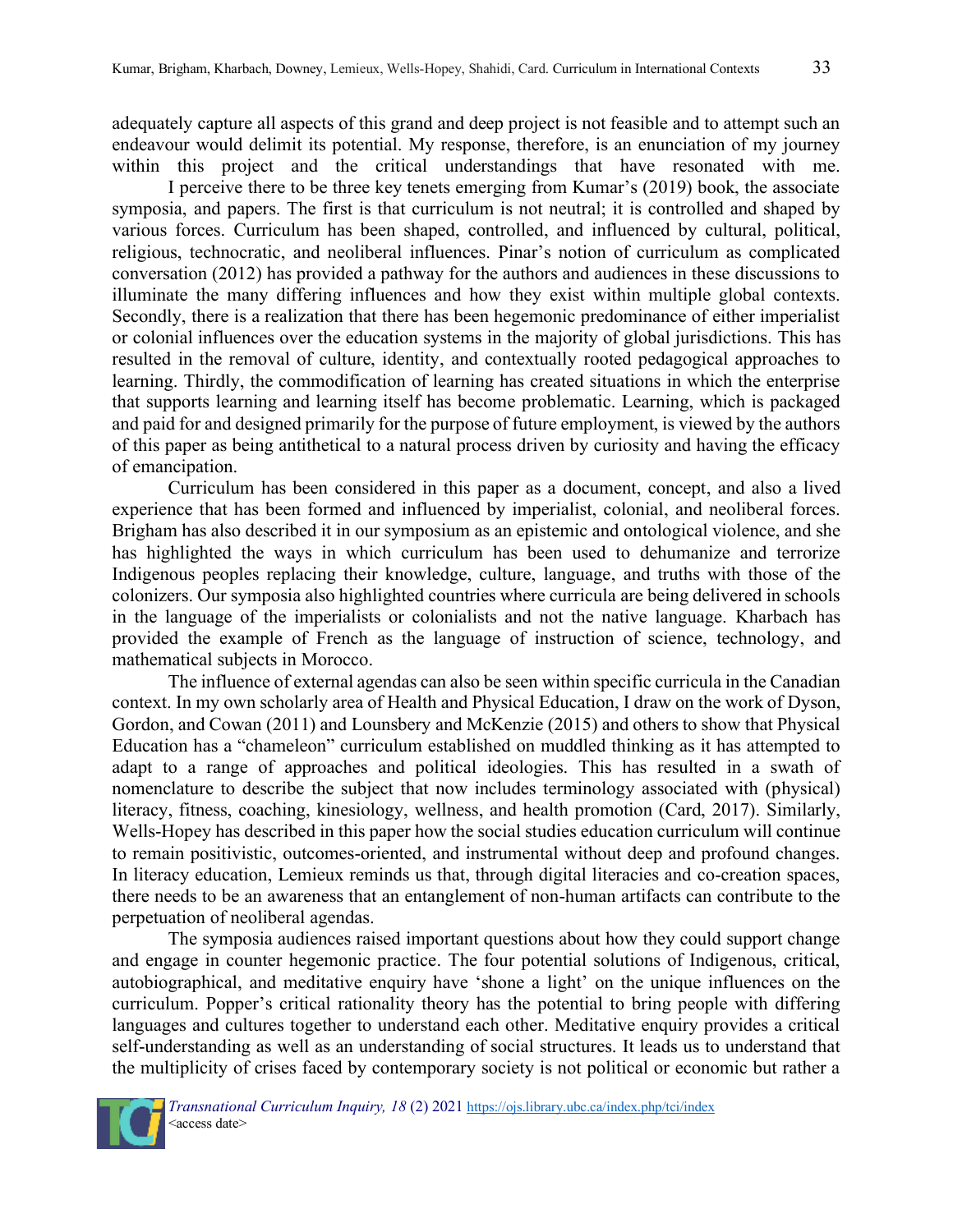crisis in consciousness. J. Krishnamurti's philosophies, in this regard, help us to understand that the pure role of education is the understanding of oneself and not an enforced neoliberal curriculum created by oppressors and processes of normative thinking. The pre-service teachers in our audience were provided with a number of pragmatic ideas to help them negotiate a challenging and often incongruous trajectory between a desire to pursue activism on these points and the constraints of professional codes of conduct. Suggestions included drawing on the diversity that exists within classrooms and bring different cultural heritages into the classroom. Further, connections can be made to world events pursuing the idea of opening the school to diversity that exists in the community. Brigham sees a role in getting students and families of students to actively engage in resisting and challenging the crisis that underpins curriculum development.

The timeline of the development of this project presents a unique opportunity for future thinking. Kumar's book was published in 2019 and the associated symposia held during pre-COVID-19 pandemic times. The presentation of this paper coincides with the global crisis having been present for more than two years. Downey posits that the colonialism, neoliberalism, and ideologies have led society to the point that he termed, "the precipice of dystopia". My assertion is that whatever the 'new normal' is, that emerges from this critical juncture in our history, the hope is that historical injustices associated with the hegemony of imperialism, colonialism, cultural genocide, white supremacy, elitism, and patriarchy can be corrected. The impossibility of disconnecting power, ideology and curriculum has been discussed by Shahidi and Kumar. Perhaps, the Indigenous, critical, autobiographical, and meditative enquiry perspectives, or a combination or extension of these may help to liberate societies and curricula in its various global contexts from the tyranny of the commodification of education and learning.

#### **Notes**

- <sup>1</sup>[ashwani.1979@gmail.com](mailto:ashwani.1979@gmail.com)
- <sup>2</sup> [susan.brigham@msvu.ca](mailto:susan.brigham@msvu.ca)
- $3$  khmed $9$ @gmail.com
- <sup>4</sup> [adrian.downey@msvu.ca](mailto:adrian.downey@msvu.ca)
- <sup>5</sup> [amelie.lemieux.1@umontreal.ca](mailto:amelie.lemieux.1@umontreal.ca)
- $6$  dwellshopey $(a)$ gmail.com
- <sup>7</sup> [mehrdad.shahidi@msvu.ca](mailto:mehrdad.shahidi@msvu.ca)
- <sup>8</sup> [antony.card@msvu.ca](mailto:antony.card@msvu.ca)

<sup>9</sup> Recommended readings on posthumanism that build to some extent on postmodernism include the works of Rosi Braidotti (2018) on feminist posthumanism, Pramod Nayar (2014) on the post-sciences, Donna Haraway on cyborg culture, Jessica Ringrose, Katie Warfield, and Shiva Zarabadi (2018) on feminist posthumanisms and phematerialisms, and Jennifer Rowsell (2020) on posthumanism and affect in literacy education.

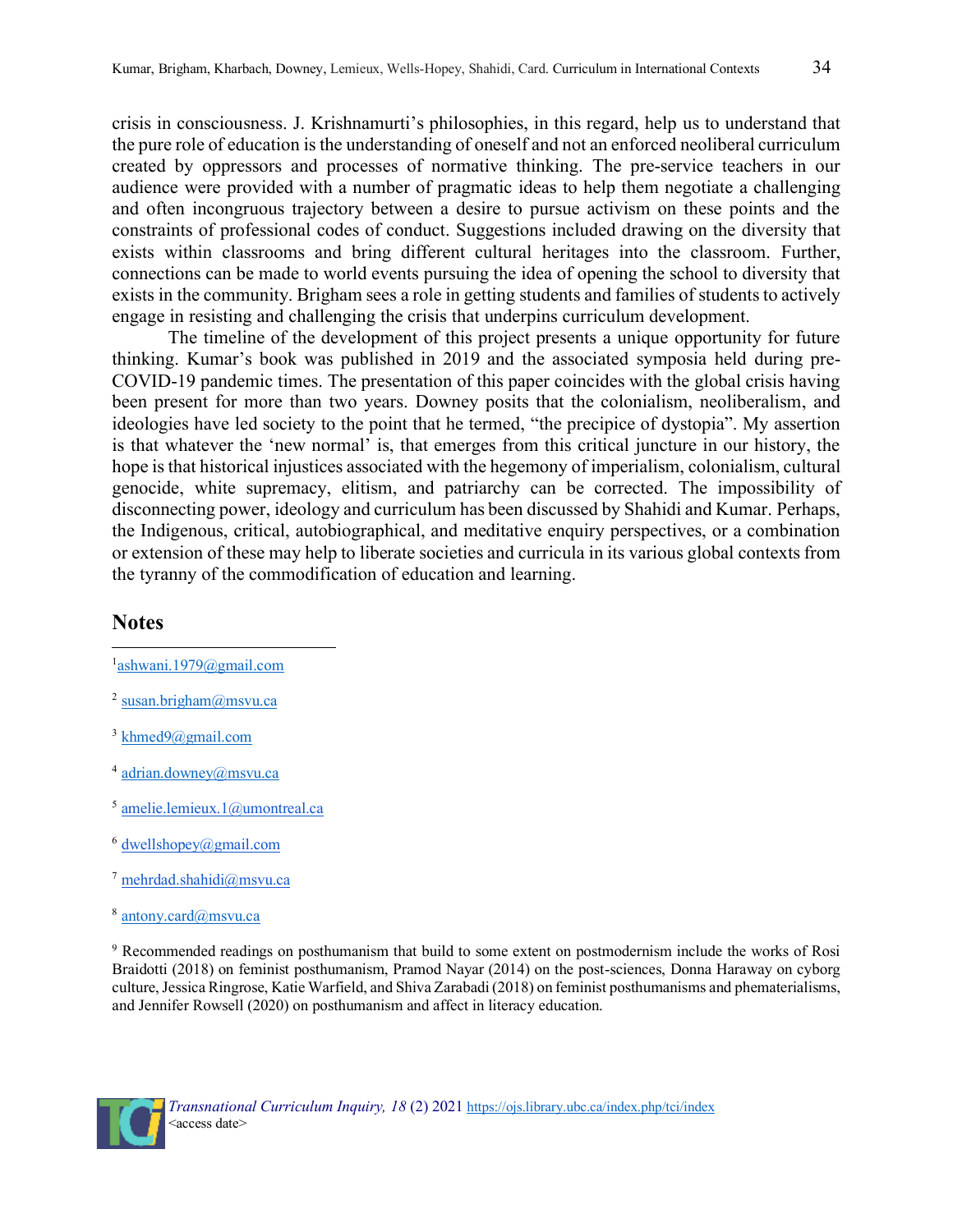#### **References**

Agassi, J. (2019). The future of critical rationalism. In R. Sassower & N. Laor (Eds.), *The impact of critical rationalism: Expanding the Popperian legacy through the works of Ian C. Jarvie*. (pp. 97-107). Palgrave Macmillan.

https://doi.org/10.1007/978-3-319-90826-7\_9

- Archer, M. S. (2012). *The reflexive imperative in late modernity*. Cambridge University Press.
- Archibald, J. (1995). Locally developed Native Studies curriculum: a historical and philosophical rationale. In M. Battiste & J. Barman (Eds.), *First Nations education in Canada: The circle unfolds* (pp. 288-313). UBC Press.
- Assembly of First Nations, National Indian Brotherhood. (1988). Tradition and education: Towards a vision of our future. *National review of First Nations education*; 1-3. Territory of Akwesasne, Hamilton's Island, Summerstown, ON.
- Barad, K. (2007). *Meeting the universe halfway: Quantum physics and the entanglement of matter and meaning*. Duke University Press.
- Barthes, R. (1984). La mort de l'auteur. In R. Barthes, *Essais critiques IV: Le bruissement de la langue* (pp. 63–69). Seuil.
- Benjamin, C. (2014). *Indian school road: Legacies of the Shubenacadie residential school*. Nimbus.
- Braidotti, R. (2019a). A theoretical framework for the critical posthumanities. *Theory, Culture & Society, 36*(6), 31-61. https://doi.org/10.1177/0263276418771486
- Braidotti, R. (2019b). *Posthuman knowledge.* Polity.
- Card, A. (2017). Physical and health education: An event horizon?. *Physical & Health Education Journal*, *83*(2), 1-18.
- Crenshaw, K. (1989). Demarginalizing the intersection of race and sex: A Black feminist critique of anti-discrimination doctrine feminist theory and anti-racist politics. *The University of Chicago Legal Forum*, 139-168.

[https://chicagounbound.uchicago.edu/uclf/vol1989/iss1/8.](https://chicagounbound.uchicago.edu/uclf/vol1989/iss1/8)

- Dei, G. (2019). Decolonizing education for inclusivity: Implications for literacy education. In K. Magro & M. Honeyford (Eds.), *Transcultural literacies: Re-visioning relationships in teaching and learning* (pp. 5-29). Canadian Scholars' Press.
- Downey, A., Kharbach, M., Petersen, B., Shahidi, M., & Wells-Hopey, D. (2018, November). "Curriculum in international contexts: Understanding colonial, ideological and neoliberal influences". In A. Kumar (chair), Mount Saint Vincent University Colloquium Series. Symposium conducted at MSVU, Halifax, Canada.
- Dyson, B., Gordon, B., & Cowan, J. (2011). What is physical education in primary schools in Aotearoa/New Zealand? *Asia-Pacific Journal of Health, Sport and Physical Education, 2*   $(3-4)$ , 5-16.
- Elder-Vass, D. (2010). *The causal power of social structures: Emergence, Structure and Agency*. Cambridge University Press.
- Lounsbery, M.A.F., & McKenzie, T.L. (2015). Physically literate and physically educated: A rose by any other name? *Journal of Sport and Health Science, 4(2)*, 139-144.
- Foucault, M. (1975). *Discipline and punish*. Pantheon.
- Gee, J. P. (2011). Discourse analysis: What makes it critical. In R. Rogers (Ed.),. *Critical discourse analysis in education* (pp. 23-45). Routledge.



 *Transnational Curriculum Inquiry, 18* (2) 2021 [https://ojs.library.ubc.ca/index.php/tci/index](about:blank)  <access date>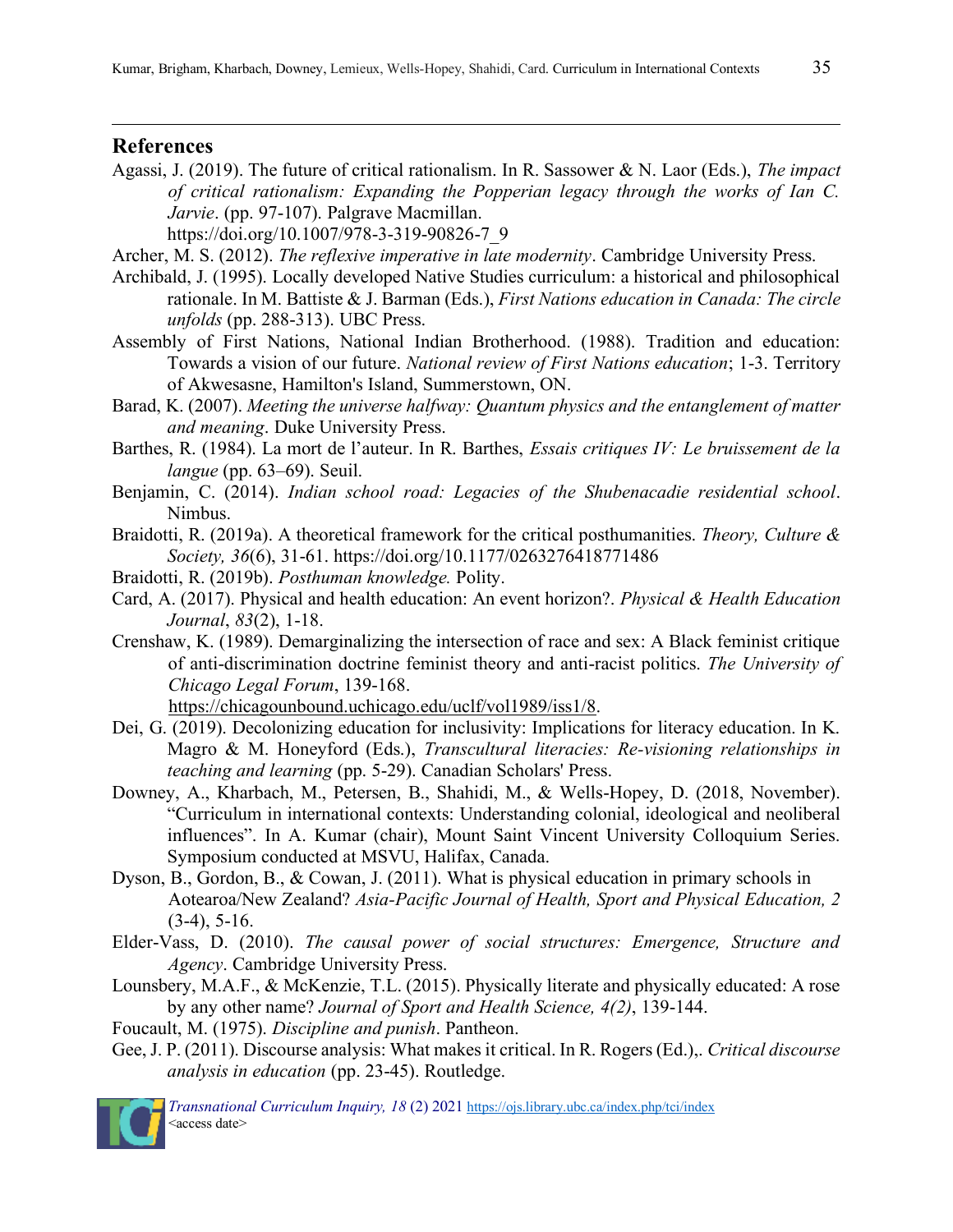- Gutting, G. & Oksala, J. (2019). Michel Foucault. In E. N. Zalta (Ed.), *The Stanford Encyclopedia of Philosophy*. https://plato.stanford.edu/archives/spr2019/entries/foucault/ Haraway, D. (1990). *Simians, cyborgs and women*. Free Association Press.
- Khan, G. (2013). *Exploring adolescents' perceptions of the influence of substance abuse on community violence within a Cape flats community*. Unpublished doctoral dissertation, University of the Western Cape. Cape Town, South Africa.
- Kumar, A. (2013). *Curriculum as meditative inquiry*. Palgrave MacMillan.
- Kumar, A. (2014). Meditative education: A proposal for the existential renewal of teacher education in the 21st century. In M. Harkins & Z. Barchuk (Eds.), *Conversations with international teacher educators: Teaching in a global world* [E-Book]. Faculty of Education, Mount Saint Vincent University.
- Kumar, A. (2019). *Curriculum in international contexts: Understanding colonial, ideological and neoliberal influences*. Palgrave Macmillan
- Kumar, A. (2022). *Engaging with meditative inquiry in teaching, learning, and research: Realizing transformative potentials in diverse contexts*. Routledge.
- Kumar, A., & Downey, A. M. (2018). Teaching as meditative inquiry: A dialogical exploration. *Journal of the Canadian Association for Curriculum Studies*, *16*(2), 52-75.
- Kumar, A., & Downey, A. (2019). Music as meditative inquiry: Dialogic reflections on learning and composing Indian classical music. *Artizein, 4*(1), 98-121.
- Kumar, A., Downey, A., Kharbach, M., Petersen, B. Wells-Hopey, D. (2018). Curriculum in international contexts*:* A book symposium, Mount Saint Vincent University, Halifax, NS.
- Kumar, A., Brigham, S., Downey, A., Lemieux, A., Kharbach, M., Petersen, B., Wiebi, S. (2020, May 29-June 4). Emerging perspectives on the internationalization of curriculum studies [Abstract accepted and published for cancelled presentation]. Canadian Society for the Study of Education Conference, London, Ontario, Canada. https://jcacs.journals.yorku.ca/index.php/jcacs/issue/view/####
- Kumar, A., Downey, A., Kharbach, M., Petersen, B. Wells-Hopey, D. (2019, October 17-19). A dialogue on meditative inquiry [Abstract accepted and published]. *Canadian Association for the Study of Adult Education*. Halifax, Nova Scotia. https://a9ccdf8b-3e8e-42c7-82d1- 3ab9e3de3136.filesusr.com/ugd/5b73bb\_30344f979bf348549ec8d41e13f7968a.pdf
- Lemieux, A. (2020). *De/constructing literacies: Considerations for engagement*. Peter Lang.
- Lemieux, A. & Rowsell, J. (2020a). On the relational autonomy of materials: Entanglements in maker literacies research. *Literacy, 54*(3), 144-152.
- Lemieux, A. & Rowsell, J. (2020b). 'This documentary actually makes Welland look good': Exploring posthumanism in a high school documentary film project. In K. Toohey, S. Smythe, D. Dagenais & M. Forte (Eds.), *Transforming Language and Literacy Education: New Materialism, Posthumanism, and Ontoethics* (pp. 120-135). Routledge.
- Lynn, M. (2005). Critical race theory, Afrocentricity, and their relationship to critical pedagogy. In Z. Leonardo (Ed.), *Critical pedagogy and race* (pp. 127–140). Blackwell.
- Lyotard, J.-F. (1979). *La condition postmoderne: Rapport sur le savoir*. Éditions de Minuit.
- Mayo, P. (2008). Antonio Gramsci and his relevance for the education of adults. *Educational Philosophy and Theory*.40(3). https://doi.org/10.1111/j.1469-5812.2007.00357.x
- Miller, D. (1972). Ideology and the problem of false consciousness. *Political Studies, 20*(4), 432- 447.

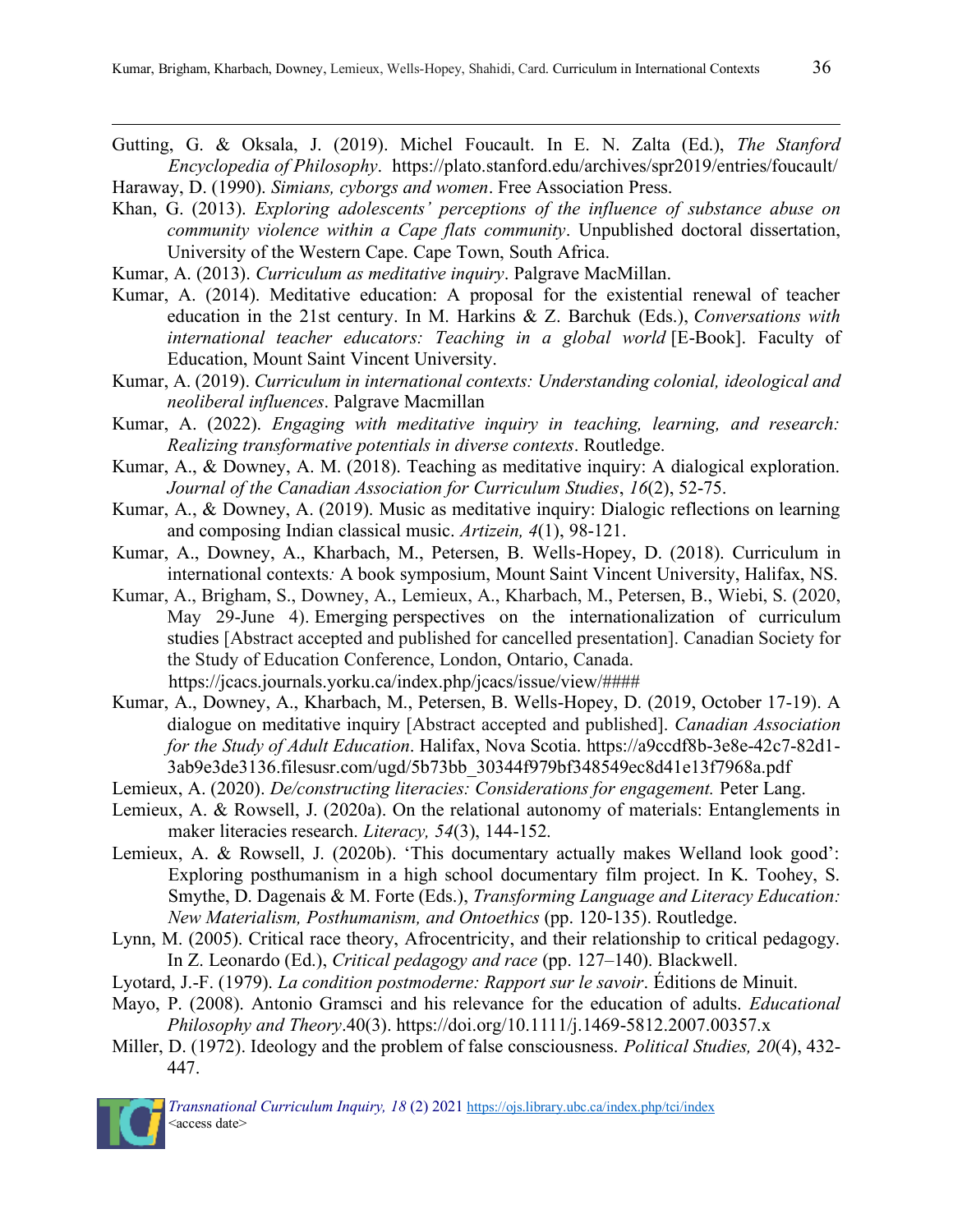- 
- Mucina, D. (2019). *Ubuntu relational love: Decolonizing Black masculinities*. University of Manitoba.
- Nayar, P. K. (2014). *Posthumanism*. Polity.
- Pinar, W. F. (Ed.). (2010). *Curriculum studies in South Africa: Intellectual histories, present circumstances.* Palgrave Macmillan.
- Pinar, W. F. (Ed.). (2011a). *Curriculum studies in Brazil: Intellectual histories, present circumstances*. Palgrave Macmillan.
- Pinar, W. F. (Ed.). (2011b). *Curriculum studies in Mexico: Intellectual histories, present circumstances*. Palgrave Macmillan.
- Pinar, W. (2012). *What is curriculum theory?* (2<sup>nd</sup> ed.). New York: Routledge.
- Pinar, W. F. (Ed.). (2014a). *Curriculum studies in China: Intellectual histories, present circumstances.* Palgrave Macmillan.
- Pinar, W. F. (Ed.). (2014b). *International handbook of curriculum research*. Routledge.
- Pinar, W. F. (Ed.). (2015). *Curriculum studies in India. Intellectual histories, present circumstances*. Palgrave Macmillan.
- Plumb, D. (2009). Intimacy and ethical action in adult education. *New horizons in adult education and human resource development*, *23*(2), 6-22.
- Plumb, D. (2012). Entanglement in things: Lifelong learning in the Paleolithic and Neolithic. *Proceedings of the Canadian Association for the Study of Adult Education Conference*. Waterloo University.
- Popper, R. K. (1966). *The open society and its enemy*. Princeton University Press.
- Popper, K. R. (1994). *The myth of the framework: In the defense of science and the rationality*. Routledge.
- Reid, W. A. (2006). *The pursuit of curriculum: Schooling and the public interest* (2<sup>nd</sup> ed.). Information Age.
- Reuters. (March 25, 2018). U.S. religious freedom body urges Saudi to prioritize textbook reform. https://www.reuters.com/article/us-saudi-education/u-s-religious-freedom-body-urgessaudi-to-prioritize-textbook-reform-idUSKBN1H10NW
- Ringrose, J., Warfield, K. & Zarabadi, S. (Eds.). (2018). *Feminist posthumanisms: New materialisms and education*. Routledge.
- Robins, S. (2000). City sites: Multicultural planning and the post-apartheid city. In S. Nuttall and C. Michael (Eds.), *Senses of culture: South African cultural studies*, (pp. 408-415). Oxford University Press.
- Rodgers, P. (2018). *Tracing neoliberal governmentality in education: Disentangling economic crises, accountability, and the disappearance of social studies* (doctoral dissertation). University of Ottawa, Ottawa, Ontario.
- Rowsell, J. (2020). "How emotional do I make it?": Making a stance in multimodal compositions. *Journal of Adolescent & Adult Literacy*, early view. https://doi.org/10.1002/jaal.1034
- Rowsell, J., Lemieux, A., Swartz, L., Burkitt, J. & Turcotte, M. (2018). The stuff that heroes are made of: Elastic, sticky, messy literacies in children's transmedial cultures. *Language Arts, 96*(1), 7-20.
- SABC News. (Aug. 1, 2019). Gang violence devastates communities in Cape Flats. https://www.youtube.com/watch?v=Ki2klQyxQzQ
- Saul, R. (In Submission). Schooling at the doorstep of dystopia: On educating for unsustainable future.

 *Transnational Curriculum Inquiry, 18* (2) 2021 [https://ojs.library.ubc.ca/index.php/tci/index](about:blank)  <access date>